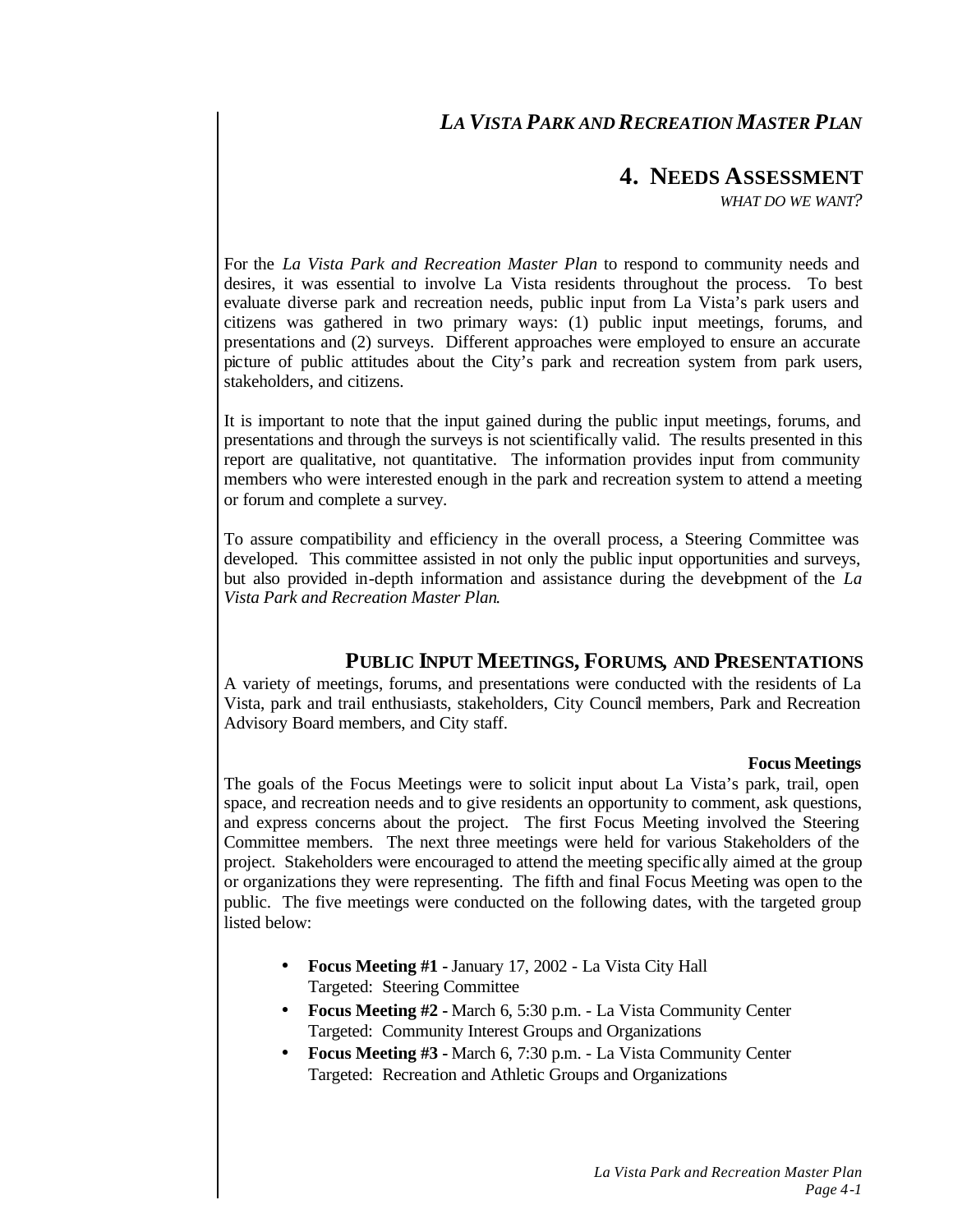- **Focus Meeting #4 -** March 13, 5:30 p.m. La Vista Community Center Targeted: Government Officials and Agencies
- **Focus Meeting #5 -** March 13, 7:30 p.m. La Vista Community Center Targeted: Community, Residents, Public



*Focus Meeting with the Steering Committee*

At the five Focus Meetings, there were a total of 72 participants. There were 8 participants at the first meeting, 12 at the second, 14 at the third, 30 at the fourth, and 8 at the fifth. (See *Appendix 4-A* for a list of participants at each meeting.) Some participants attended more than one meeting; therefore a total of 53 different people attended the meetings. As previously mentioned, the first Focus Meeting involved the Steering Committee members. The Steering Committee members were invited to attend any or all of the remaining meetings. While

many did attend one of these other meetings, they did not participate in the activities because their input had already been received during the first Focus Meeting.

Those attending the meetings represented a variety of groups, interests, and neighborhoods from throughout La Vista and the surrounding area. The results from these meetings are not scientifically valid, but do provide qualitative information regarding the La Vista park and recreation system.

The key findings from the Focus Meetings are below.

# **Strengths of the park and recreation system**

- Future for Growth and Development
- Generous Community Support
- Quality and Number of Existing Facilities
- Variety in Programs and Facilities
- Well-Organized Leadership and Operations

# **Weaknesses of the park and recreation system**

- Demand on Programming
- Facility Shortages
- Limitations of Support
- Meeting Current Needs
- Meeting Future Needs

# **Recommendations for the proposed park and trail system**

- Mini-Parks located within neighborhoods, throughout the community
- Neighborhood Parks located within neighborhoods, throughout the community
- Community Parks located within floodplain areas and large open spaces
- Greenways and Trails located along floodplains and railroads, connect neighborhoods and parks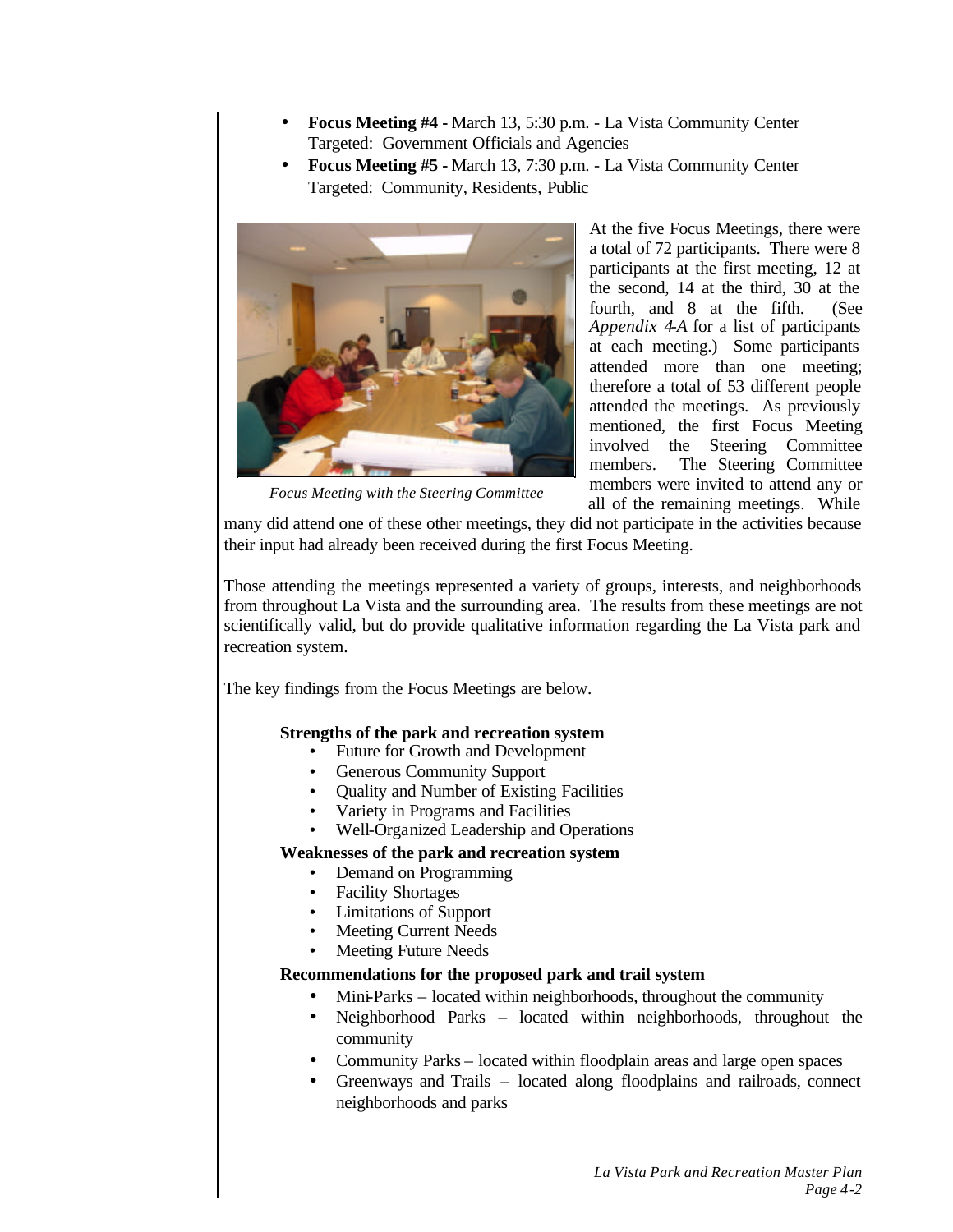Each Focus Meeting began with a brief introduction to the project and a description of the scheduled activities and exercises. (See *Appendix 4-B* for the meeting agenda.) The planning process, including the goals, opportunities, issues, and stakeholders that were determined by the Steering Committee, was discussed. Participants had the opportunity to

comment on these items. Participants were then organized into work groups to begin the focus group activities.

Three different exercises took place at each of the Focus Meetings. The first exercise was identifying the park and recreation system



*Focus Meeting*

strengths and weaknesses. The second activity was a park system mapping exercise, where participants created their ideal plan for the future park and recreation system. The final exercise for the participants was to complete two surveys, the Park User Survey and the Community Scan. (Detailed information regarding these two surveys is discussed below.)

**Strengths and Weaknesses.** This exercise was designed to gather participant views about strengths and weaknesses of the La Vista park and recreation system. Meeting participants identified a variety of strengths and weaknesses. After the individual participants compiled their list of strengths and weaknesses, they were discussed as a group. (See *Appendix 4-C* for individual participant responses from each meeting, transcribed and organized according to the meeting attended.)

A summary of park and recreation system strengths is as follows:

# **Future for Growth and Development**

- Available land is utilized as open space
- City and staff are open to new activities and ideas
- Goals look ahead to the future
- Growth to west new park and recreation facilities
- Master planning underway
- Park additions are included in new housing developments
- Parks are accessible from neighborhoods

# **Generous Community Support**

- City and other City departments are supportive
- Community is supportive
- Core group of volunteers exists
- High response to programs
- Recreation department has good relationship with neighboring communities
- User groups give back to improve facilities

# **Quality and Number of Existing Facilities**

- Community Center
- Facilities receive high usage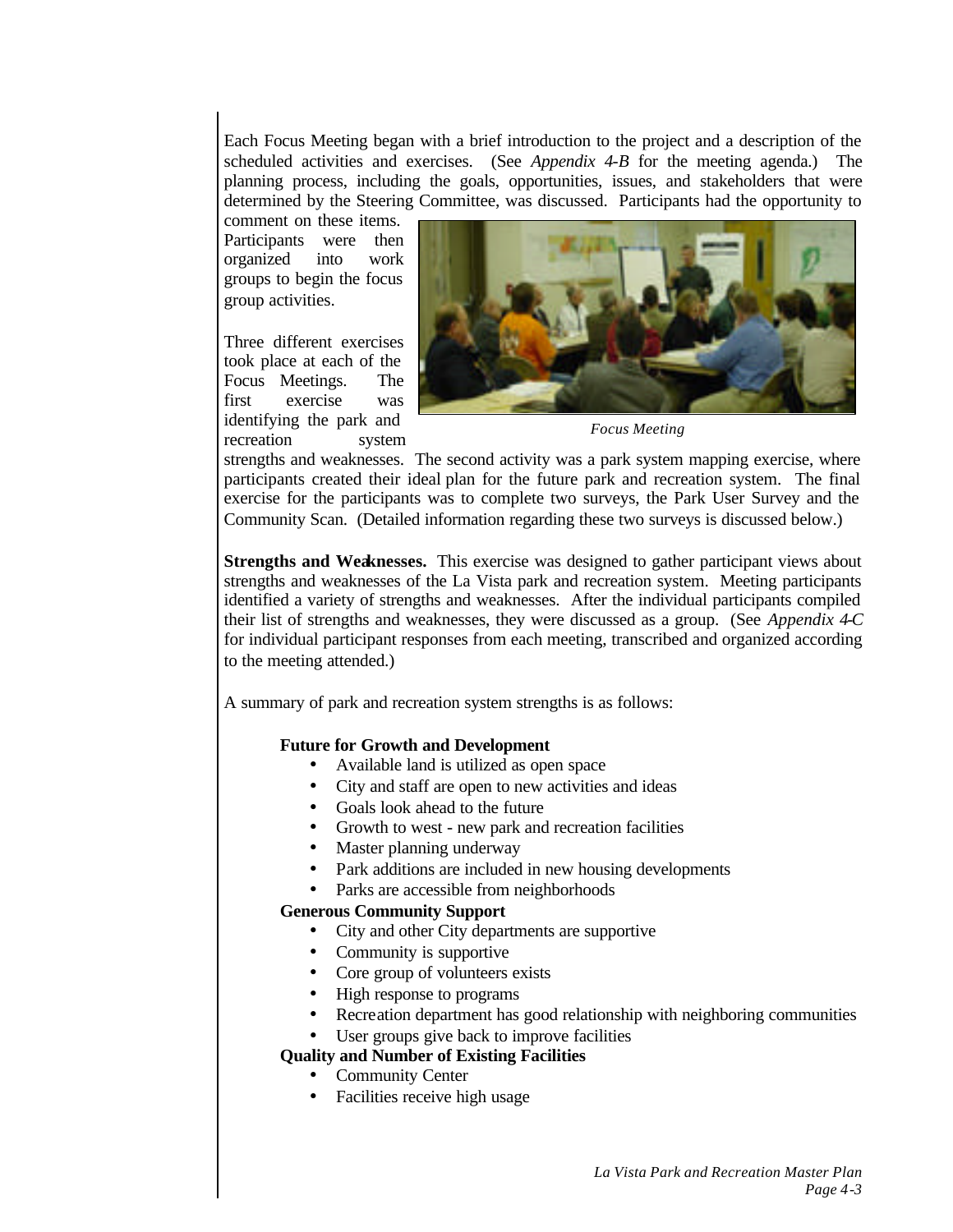- Many well-distributed parks for a community of its size
- Number and quality of recreational fields
- Park equipment
- Senior Center

# **Variety in Programs and Facilities**

- Distribution of parks and facilities
- Program variety reaches children, youth, adults, and seniors
- Variety of passive and active recreation

# **Well-Organized Leadership and Operations**

- Costs for consumed services are reasonable
- Good leadership on all programs
- Parks and facilities are well maintained
- Recreation department works well with outside organizations
- Recreation staff is knowledgeable, friendly, and helpful

A summary of park and recreation system weaknesses is as follows:

# **Demand on Programming**

- Competitive recreation programming
- Expanding the variety of programming available Educational, outdoor, historical, etc.
- Increasing cooperation and participation by outside agencies
- Keeping pace with changing recreation needs
- Longer Community Center hours Increased accessibility
- Underutilized and over-utilized facilities

# **Facility Shortages**

- Additional indoor facilities Track, swimming pool, meeting spaces, etc.
- Aging swimming pool with limited amenities Only one pool in town
- Community Center is undersized
- Competitive recreation fields
- Improvements to existing facilities Lighting, parking, equipment, number of fields, etc.
- Lack of recreational trail system through community and to other communities
- Large open space Use for La Vista Days
- More natural features Lakes, trees, wildlife areas, etc.
- Recreational fields not centrally located Growth is to west
- Skate park
- Winter outdoor sports areas

# **Limitations of Support**

- Community support limited to core group
- Lack of volunteers for programs

# **Meeting Current Needs**

- Available funding for programs and facilities is limited
- Flooding hazards
- Need a fully equipped staff to meet all the recreational needs of the community
- Some programs and facilities have more available funds than others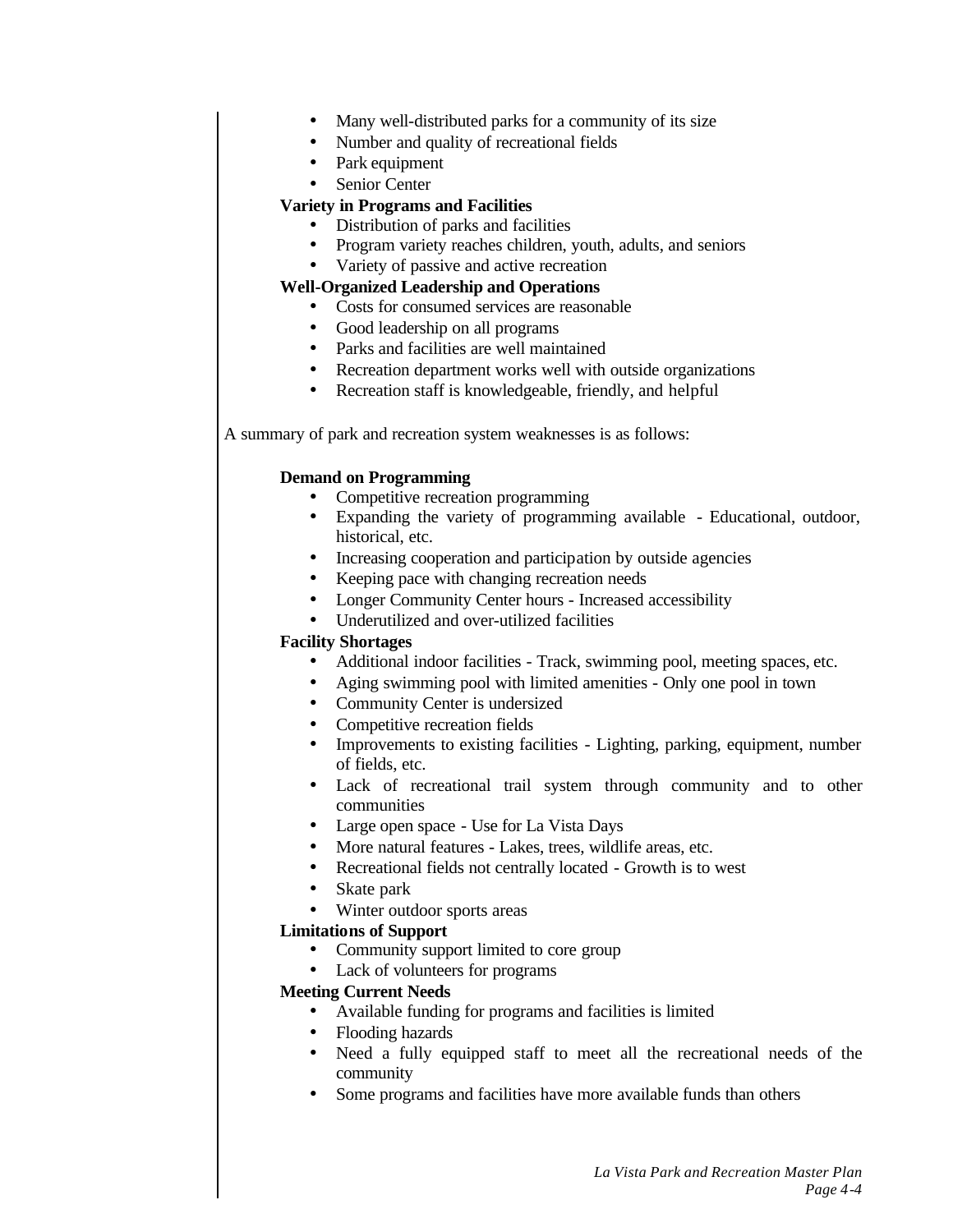# **Meeting Future Needs**

- Communicating community needs to developers
- Creating a regional attraction
- Limited new facilities in western growth area
- Need a long-range vision for growth and development of the park and recreation system
- No long-term budget for park improvements and expansion is in place

**Mapping Exercise.** Following the strengths and weaknesses activity, participants began the park system mapping exercise. Each group was given a map of La Vista, which showed the current City limits, the extra-territorial jurisdiction, and the future growth and development area. The map also showed existing and proposed trails; existing La Vista parks, recreation areas, and open areas; existing La Vista public facilities; other existing public and semipublic parks and open spaces; public schools; and the floodplain. *Future Land Use Map* from the *La Vista Unified Development Ordinance: Comprehensive Development Plan 1997, Future Land Use Plan Update 2001, Zoning Regulations 2001, and Subdivision Regulations 2002* was displayed for participants to reference during this exercise. Participants were asked to locate new mini-parks, neighborhood parks, community parks, greenbelts, and trails using a series of park indicators, including sticker dots and markers. Participants were then given several different on-site park facility icons (including paved multi-use area, organized sports field, natural area, playground, tennis court, swimming pool, multi-use path, community center, restroom, open play field, parking, maintenance, and picnic shelter) and asked to place the icons where they felt these facilities were needed in both proposed and existing parks. Participants were also encouraged to make additional comments or recommendations by writing them directly on the map. (See *Figure 4-1* and *Figure 4-2*.)

*Figure 4-1: Discussing the mapping exercise. Figure 4-2: Participating in the* 

*mapping exercise.*





After locating parks, drawing linkages, and defining on-site facilities, participants prioritized potential parks and facilities. Participants were given dollar icon stickers to prioritize the parks and facilities in order to show their preference in allocating park system dollars. (See *Figure 4-3*, *Figure 4-4*, and *Figure 4-5*.)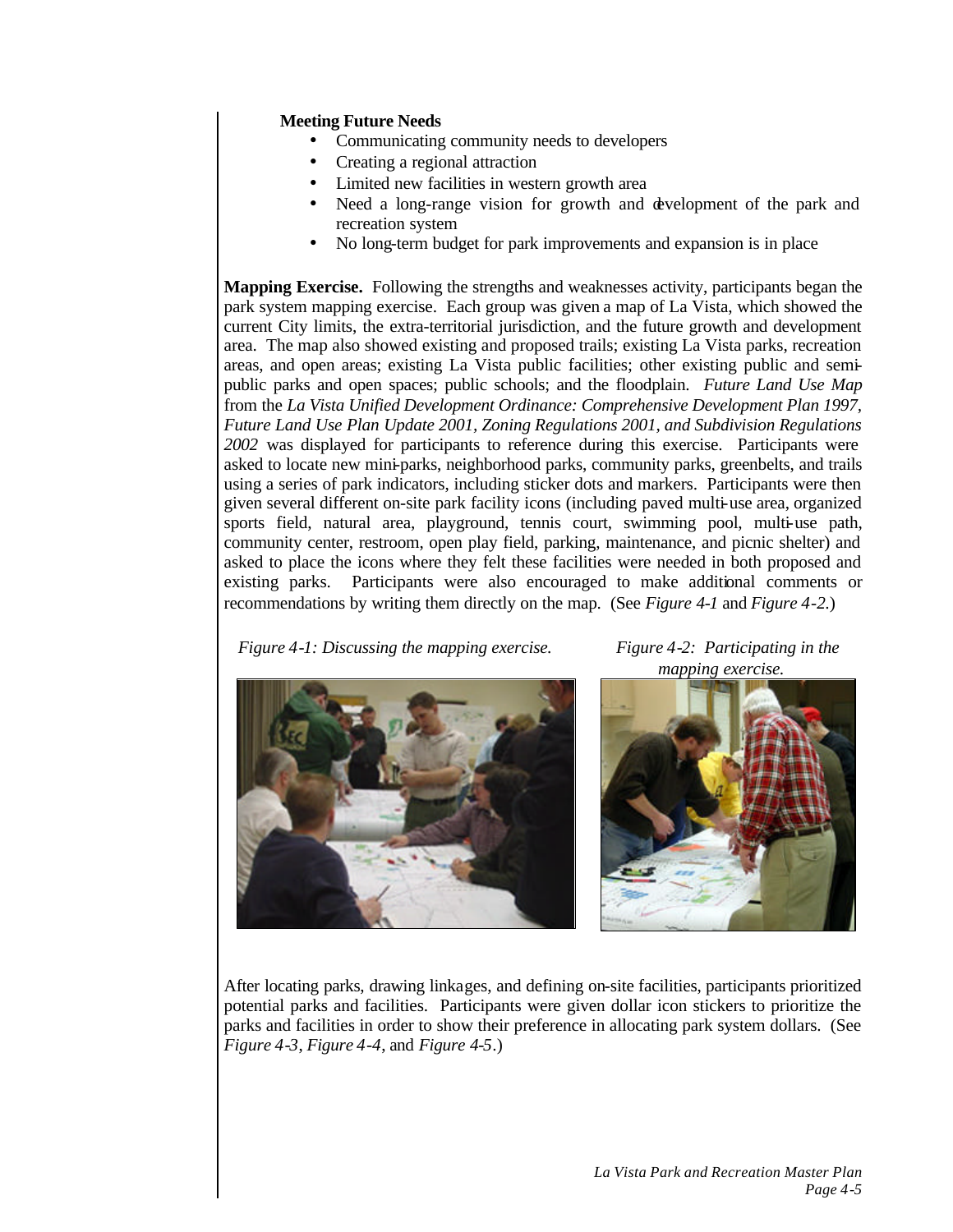*Figure 4-3: Creating their park system. Figure 4-4: Discussing proposed facilities.*



*Figure 4-5: Discussing the proposed trails and greenways.*



Comments from all individuals and groups participating in the mapping exercise have been combined to create the following summary.

# **Greenbelts and Trails**

- East/west corridors starting at Keystone Trail, traveling along the creek/drainage ditch through Mayor's Park and near Park View Boulevard, continuing west along streets and greenways to the Papillion Creek floodplain area, continuing along the floodplain to Chalco Hills Recreation Area and 168<sup>th</sup> Street.
- North/south corridors along thoroughfares, including  $72<sup>nd</sup>$  Street,  $84<sup>th</sup>$  Street,  $96<sup>th</sup>$  Street, 132<sup>nd</sup> Street, and 144<sup>th</sup> Street.
- Connecting parks, neighborhoods, and schools.
- Connecting to neighboring communities.
- Throughout floodplain areas.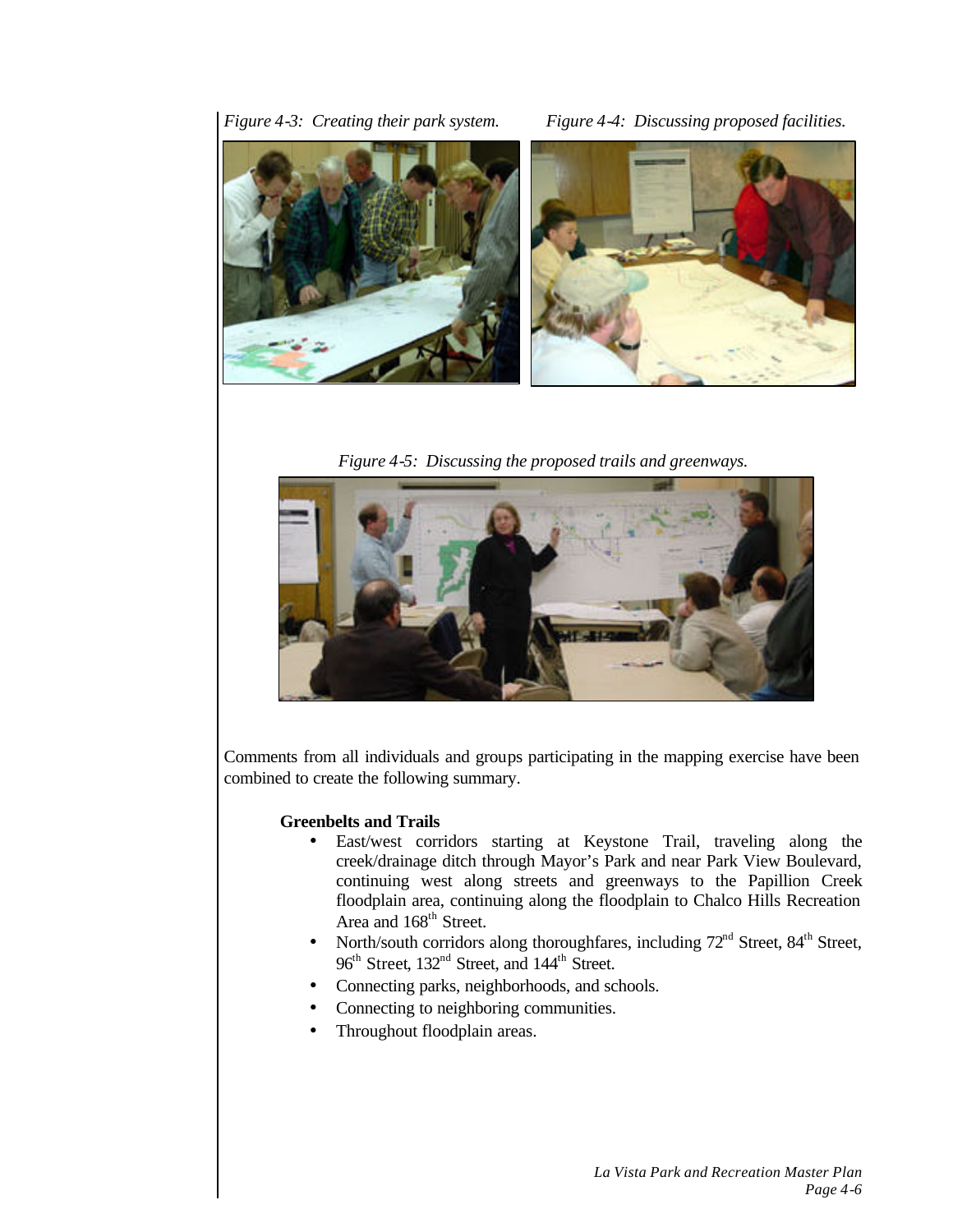# **Mini-Parks, Neighborhood Parks, and Community Parks**

- Mini-Parks were primarily located within neighborhoods throughout the community.
- Neighborhood Parks were primarily located within neighborhoods throughout the community.
- Community Parks were primarily located in floodplain areas and in large open spaces.
- Large parks, including Community Parks or Sports Complexes, were proposed near the Big Papillion Creek floodplain, the Papillion Creek floodplain, and Chalco Hills Recreation Area.

# **Park Facilities**

- Facilities identified at Mini-Parks included:
	- Multi-Use Court
	- Picnic Shelter
	- Play Ground
	- Restroom
- Facilities identified at Neighborhood Parks included:
	- Community Center
	- Maintenance
	- Natural Areas
	- Open Play Field
	- Organized Sports Field
	- Parking
	- Picnic Shelter
	- Play Ground
	- Restroom
	- Swimming Pool
	- Youth Baseball Complex
- Facilities identified at Community Parks included:
	- Community Center
	- Maintenance
	- Multi-Use Court
	- Natural Areas
	- Open Play Field
	- Organized Sports Field
	- Parking
	- Path
	- Picnic Shelter
	- Play Ground
	- Restroom
	- Shelter
	- Skate Park
	- Swimming Pool
	- Tennis Courts
	- Trees
	- Youth Baseball Complex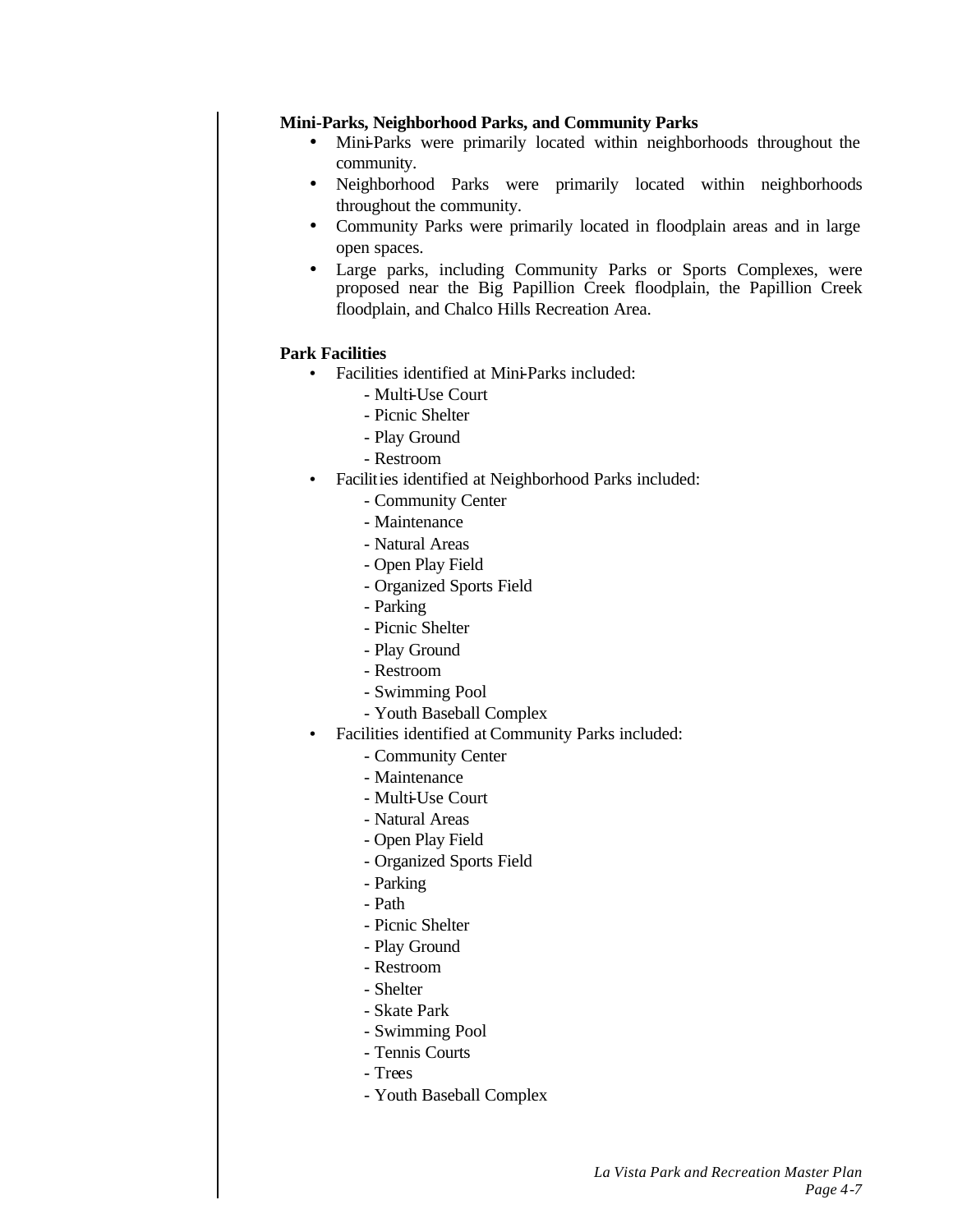- Facilities identified in the Papillion Creek floodplain area included:
	- Baseball Complex
	- Community Center
	- Flying Field
	- Maintenance
	- Multi-Use Court
	- Natural Areas
	- Open Air Amphitheater
	- Open Play Field
	- Organized Sports Field
	- Parking
	- Path
	- Picnic Shelter
	- Play Ground
	- Restroom
	- Swimming Pool
	- Tennis Courts
	- Trees
- Facilities identified in the Chalco Hills Recreation Area included:
	- 18-Hole Golf Course
	- 3-Hole Golf Practice Facility
	- Amphitheater
	- Bike Trail
	- Driving Range
	- Fishing
	- Kites
	- Major Sports Complex
	- Model Air Flying
	- Natural Areas
	- Picnic Shelter
	- Play Ground
	- Skateboard Area
	- Softball Park
	- Volleyball Park
- Facilities identified in the Big Papillion Creek floodplain/La Vista Soccer Complex Area included:
	- Model Flying Field (Paved Runway 500'x40' N-S, ½ mile x ½ mile)
	- Multi-Use Court
	- Natural Areas
	- Open Play Field
	- Parking
	- Path
	- Picnic Shelter
	- Play Ground
	- Restroom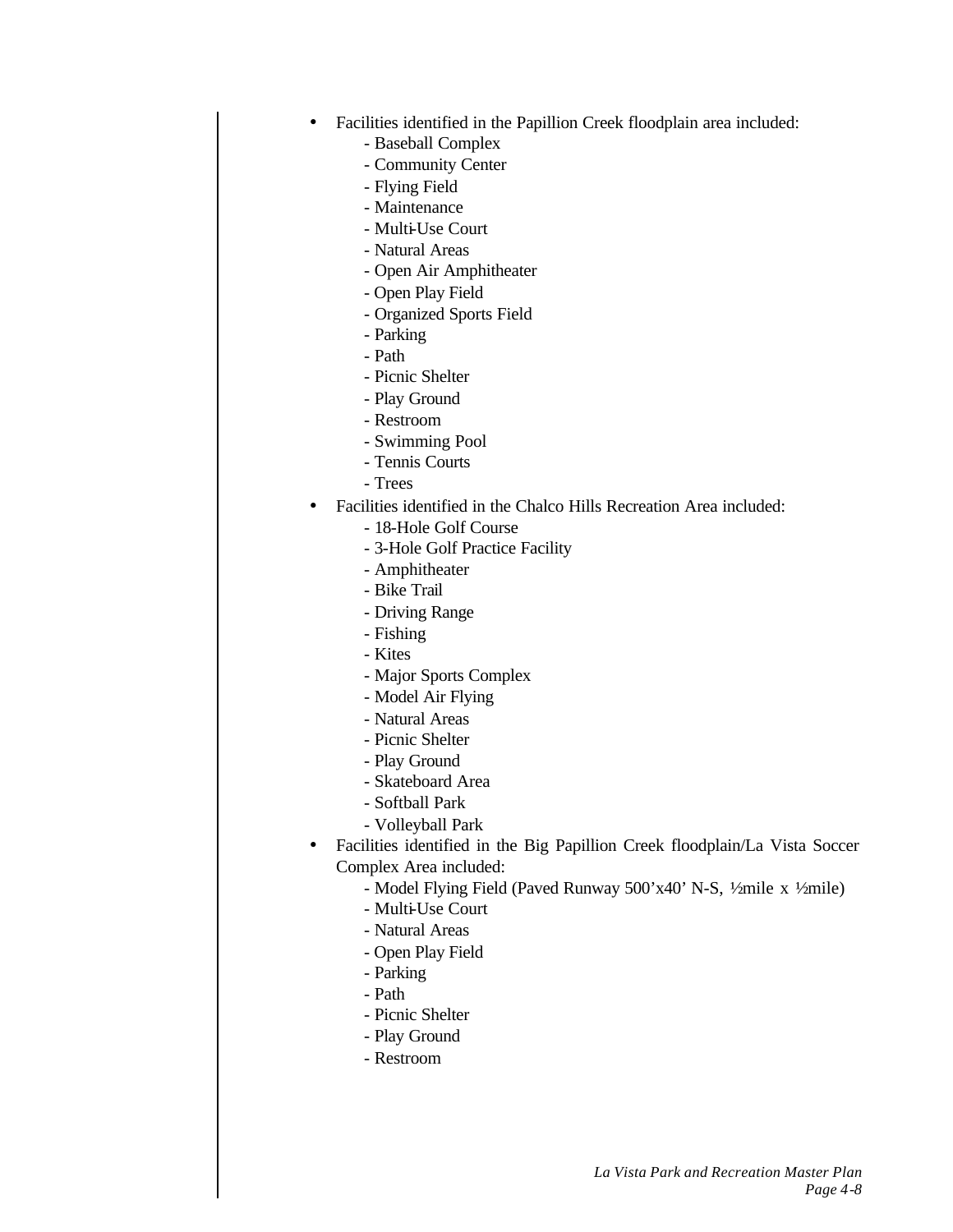# **Money Allocation/Funding Priority**

- HIGH (most important) Big Papillion Creek floodplain area by the La Vista Soccer Complex, the central floodplain area along the Papillion Creek and Union Pacific Railroad, Chalco Hills Recreation Area, and trails throughout the community.
- MEDIUM (second most important) La Vista Fall Golf Course, Recreation Center, and Municipal Pool.
- LOW (third most important) City Park and various open spaces and parks throughout the community.

*Figure 4-6* graphically portrays the results from the Focus Meeting mapping exercise. The mapping exercise revealed some interesting ideas and themes from the various individuals and groups participating in the exercise.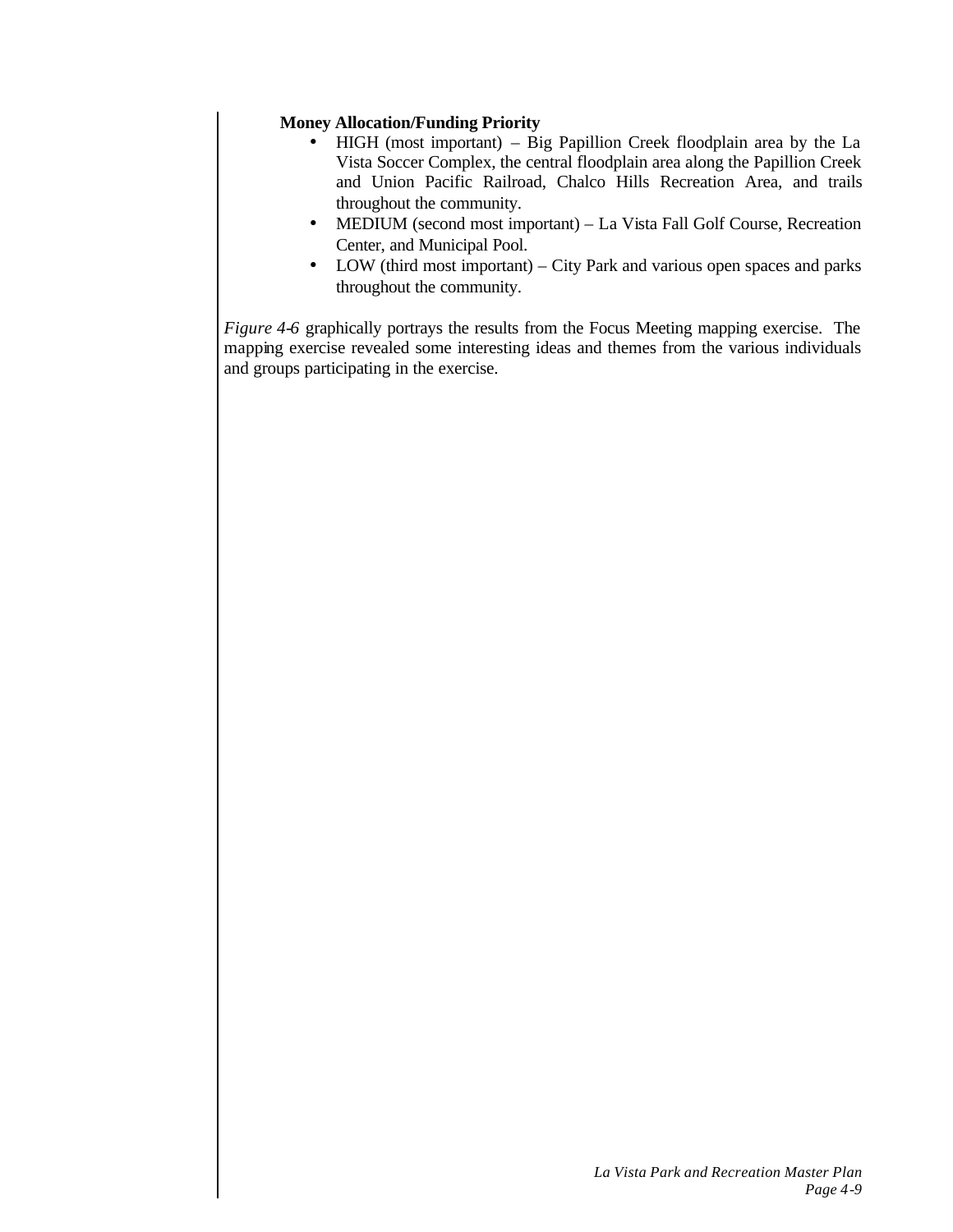*Insert Figure 4-6: Composite Map (use one with verbage - -Attachment D page 2 of 2 of old report)*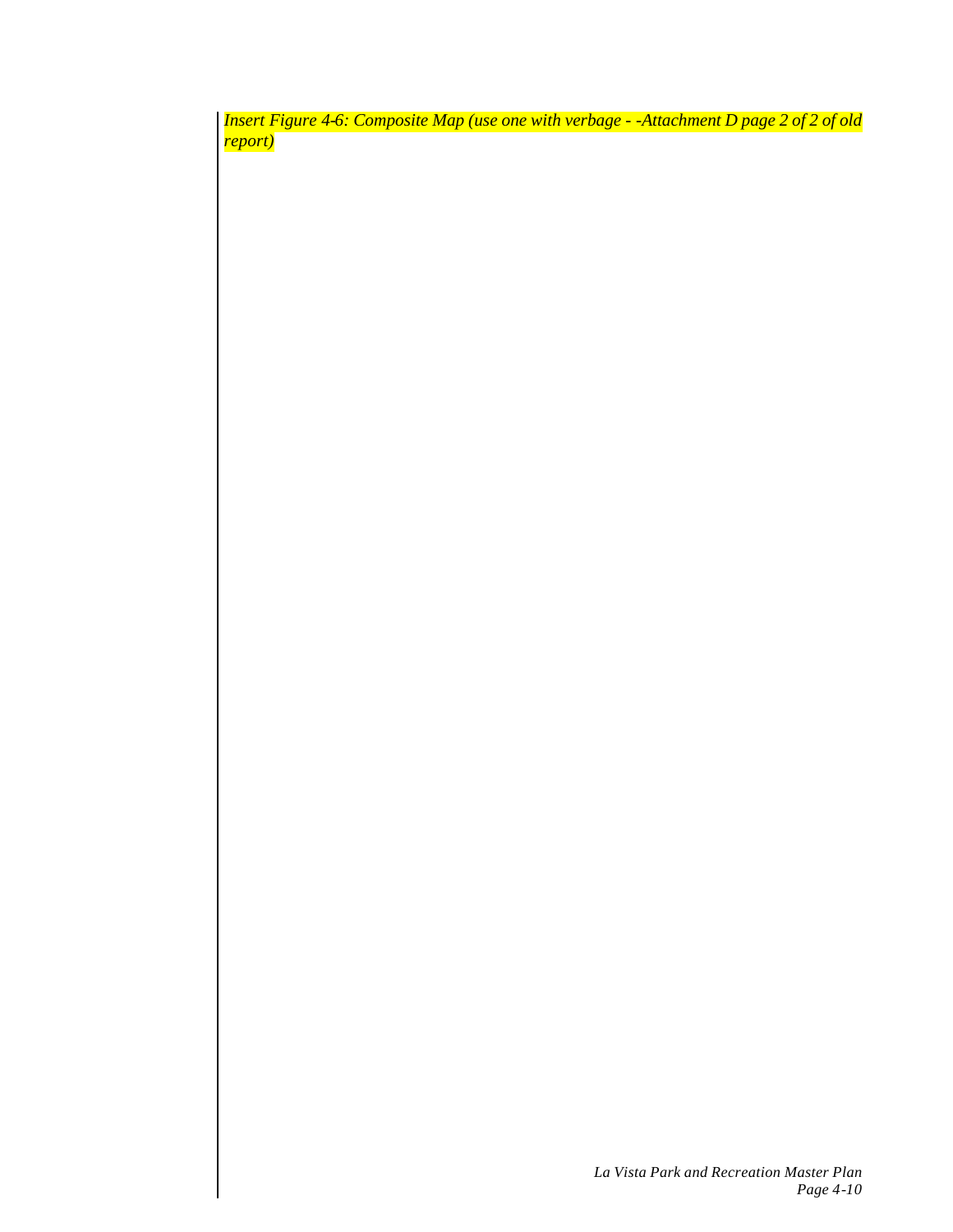### **Stakeholder Forum and First Citywide Forum**

The Stakeholder Forum was held on March 27, 2002 at 7:00pm at the La Vista City Hall. The First Citywide Forum was held on April 9, 2002, also at 7:00pm at the La Vista City

Hall. The goals of the forum were:

- To present the current status of the project, including all information and mapping collected to date
- To have participants discuss issues and policy questions that will be used to create the framework for the Master Plan



*Forum Participants*

Twenty-eight stakeholders registered at the Stakeholder Forum. Fifteen people registered at the Citywide Forum. (See *Appendix 4-D* for a list of participants at each forum and an outline of the presentation.) Each forum generally followed the same format, including a presentation of the progress and information gathered to date and a discussion regarding policy issues.

**Presentation.** The forums began with a description of the scheduled activities. The agenda for both forums was as follows:

- **Introductions**
- **What Do We Know?** This covered the existing conditions, including the demographic profile, inventory, and condition and capacity reports.
- What Do We Want? This covered the needs assessment portion of the project, addressing the results from the Park User Survey, Community Scan, and Focus Meetings.
- What Should We Do? This covered the policy issues based on five questions: Where should parks be built?, What do you want to do in the parks?, How do you want to get to the parks?, How should parks be maintained and patrolled?, and How should we pay for it? At the Stakeholder Forum, participants were asked to complete worksheets addressing each of these questions. Individual participant responses were compiled and transcribed. (See *Appendix 4-E*.) At the Citywide Forum, the responses gathered at the Stakeholder Forum were presented and discussed.
- **Upcoming Events.** At the end of each forum, upcoming events were discussed. This included the Multi-Media Presentation to the Park and Recreation Advisory Board on April 23, Tuesday, 7:00pm at City Hall and to the City Council on May 7, Tuesday, 7:00pm at City Hall.
- **Questions and Comments.** There was also an opportunity for questions and comments regarding the information presented at the forum or any items the participants wished to address.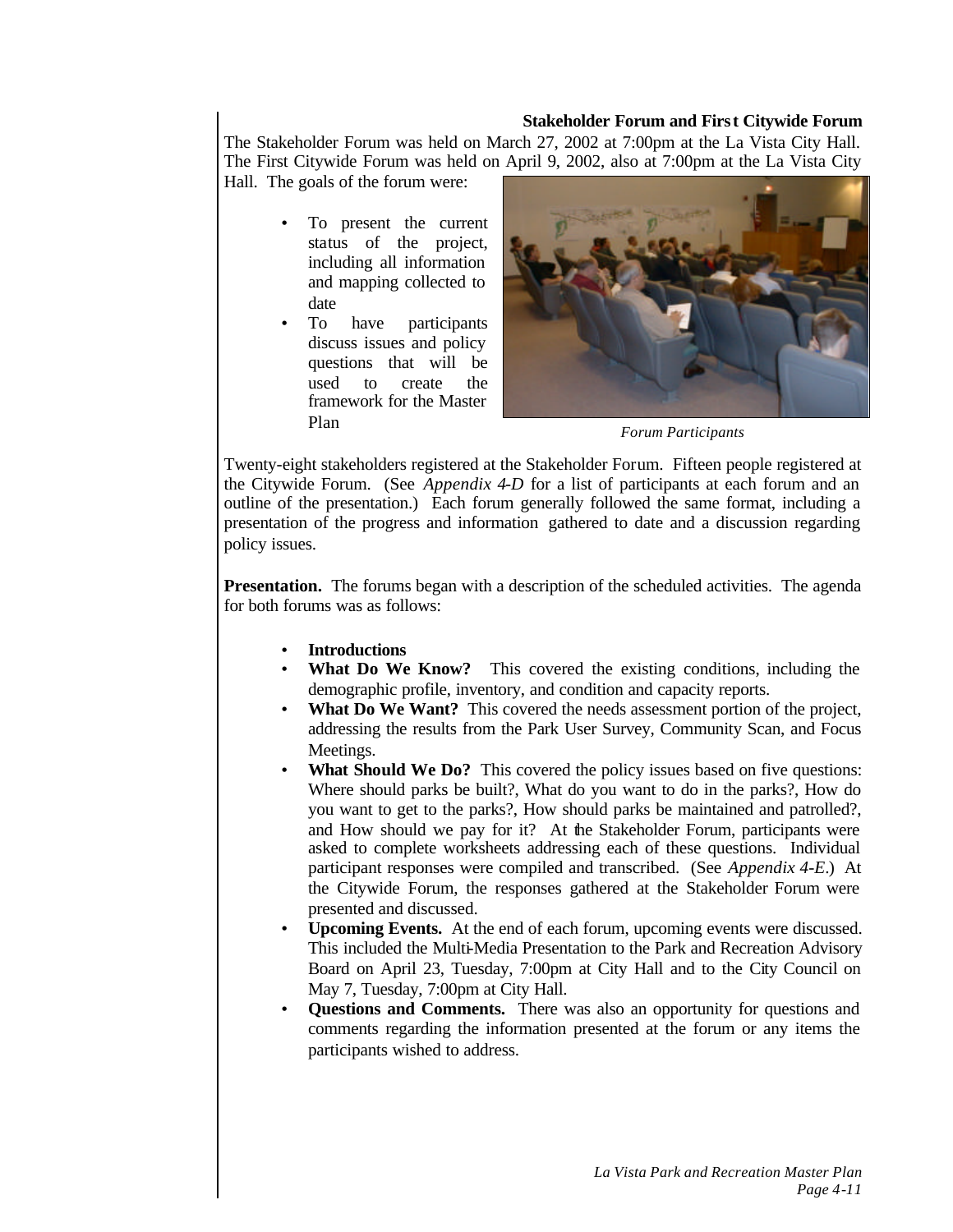#### **Second Citywide Forum**

The Second Citywide Forum was held midway through the development of the draft plan in order to obtain general public input on policy, action items, and recommendations. The forum began as an open house with stations where interested parties could gather information and comment on portions or all plan elements of interest. A brief formal presentation and group discussion followed.

#### **Multi-Media Presentations**

The first set of Multi-Media Presentations generally followed the same format as the First Citywide Forum by defining the comprehensive "state of the parks system" and outlining the upcoming process for decision-making. The presentation was first presented to the Park and Recreation Advisory Board on April 23, Tuesday, 7:00pm at City Hall. The presentation was then presented to the City Council on May 7, Tuesday, 7:00pm at City Hall. This set of Multi-Media Presentations reviewed what had been completed to date and discussed what the next steps would be in developing the *La Vista Park and Recreation Master Plan*.

Following completion of the draft action plan, a second set of Multi-Media Presentations were conducted with the Park and Recreation Advisory Board and the City Council. These presentations provided an opportunity to hear about the *Park and Recreation Master Plan* in its entirety. It also provided an opportunity for final input into the plan.

The third set of Multi-Media Presentations covered the entire process, findings, and recommendations for the *La Vista Park and Recreation Master Plan*.

The Multi-Media Presentations allowed the Park and Recreation Advisory Board and City Council members to stay informed of the *La Vista Park and Recreation Master* Plan. These meetings were open to the public.

# **SURVEYS**

The survey portion for this project contained three elements, including the Park User Survey, Community Scan, and Swimming Pool Survey. The Park User Surveys and Community Scans were conducted at the Focus Meetings on January 17, 2002, March 6, 2002, and March 13, 2002. Steering Committee members attended the first Focus Meeting held on January  $17<sup>th</sup>$ . The two meetings on March  $6<sup>th</sup>$  and the first meeting on March  $13<sup>th</sup>$  involved Stakeholder representatives from government agencies, recreation/athletic organizations, and community interest groups. Stakeholders were encouraged to attend one of these meetings. The community was invited to attend the final Focus Meeting held on March  $13<sup>th</sup>$ , which was open to the public. A total of thirty-three Park User Surveys and Community Scans were completed. The results from the surveys are not scientifically valid, but they did provide an opportunity for the community to provide input on their park and recreation system.

The Swimming Pool Survey of the La Vista Municipal Pool users was taken on a hot, sunny July  $31<sup>st</sup>$ , 2002 between 10:30 am and 3:30 pm. The purpose of the survey was to determine attitudes toward the current pool and to ask about any changes pool users would like to see. The survey is not a scientific sampling. An interviewer asked people on the pool deck if they would be willing to answer a few questions about the pool. Sixty people agreed to do so; no one refused. The interviewer attempted to get a cross-section of people on the pool deck without interrupting their swimming activities. Because most of the children and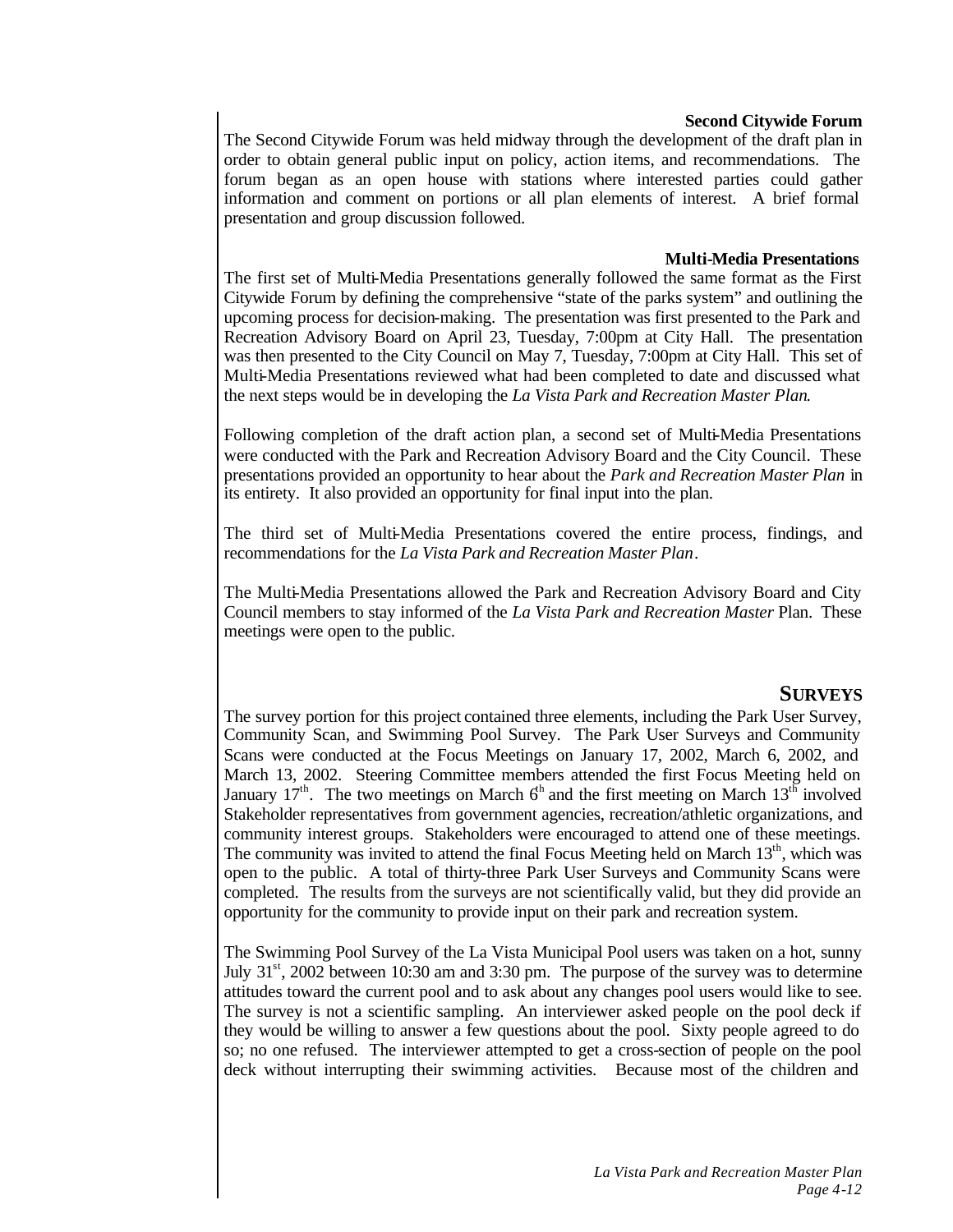teenagers were in the pool most of the time, more adults than children were interviewed. Young children were not questioned without a parent or guardian present.

### **Park User Survey**

Generally, respondents of the Park User Survey were satisfied with the La Vista park and recreation facilities. The key findings from the Park User Survey are described below.

- 84% stated they were satisfied with the *number* of park and recreation facilities in La Vista.
- 81% stated they were satisfied with the *quality* of park and recreation facilities in La Vista.
- 81% stated they were satisfied with the *maintenance* of the park and recreation facilities in La Vista.
- 84% stated they were satisfied with the *number and variety* of park and recreation programs in La Vista.
- 78% stated they were satisfied with the *quality* of park and recreation programs in La Vista.
- 52% stated La Vista did *not have enough parks*, 48% stated *just the right amount of park space*, and 3% stated *too many parks*.
- The one aspect participants liked the most about the park and recreation system in La Vista varied, some common responses included *programs and activities*; *Community/Recreation Center*; *cleanliness and maintenance of parks*; and *the location, number, and size of parks*.
- The one aspect participants liked the least about the park and recreation system in La Vista varied, some common responses included *limited space and parking at the Community/Recreation Center*, *no trail system*, and *not enough staff/management for proper supervision and monitoring of parks.*

Detailed results from the La Vista Park User Survey regarding the park and recreation system follow. See *Appendix 4-F* for a blank copy of the Park User Survey and *Appendix 4-G* for a complete breakdown of responses for the Park User Survey. (Note: Due to rounding, numbers may not add to 100%.)

Park User Survey participants were asked how satisfied they are with the number of park and recreation facilities in La Vista, using a scale of 1 to 5, where 1 means very dissatisfied and 5 means very satisfied. Of the participants surveyed, 87% stated they were satisfied to very satisfied with the number of park and recreation facilities in La Vista. Below is a breakdown of the results: (Note: Number of respondents is in parentheses.)

| $4 =$ Moderately Satisfied (14)   |
|-----------------------------------|
|                                   |
| $2 =$ Moderately Dissatisfied (1) |
|                                   |
|                                   |
|                                   |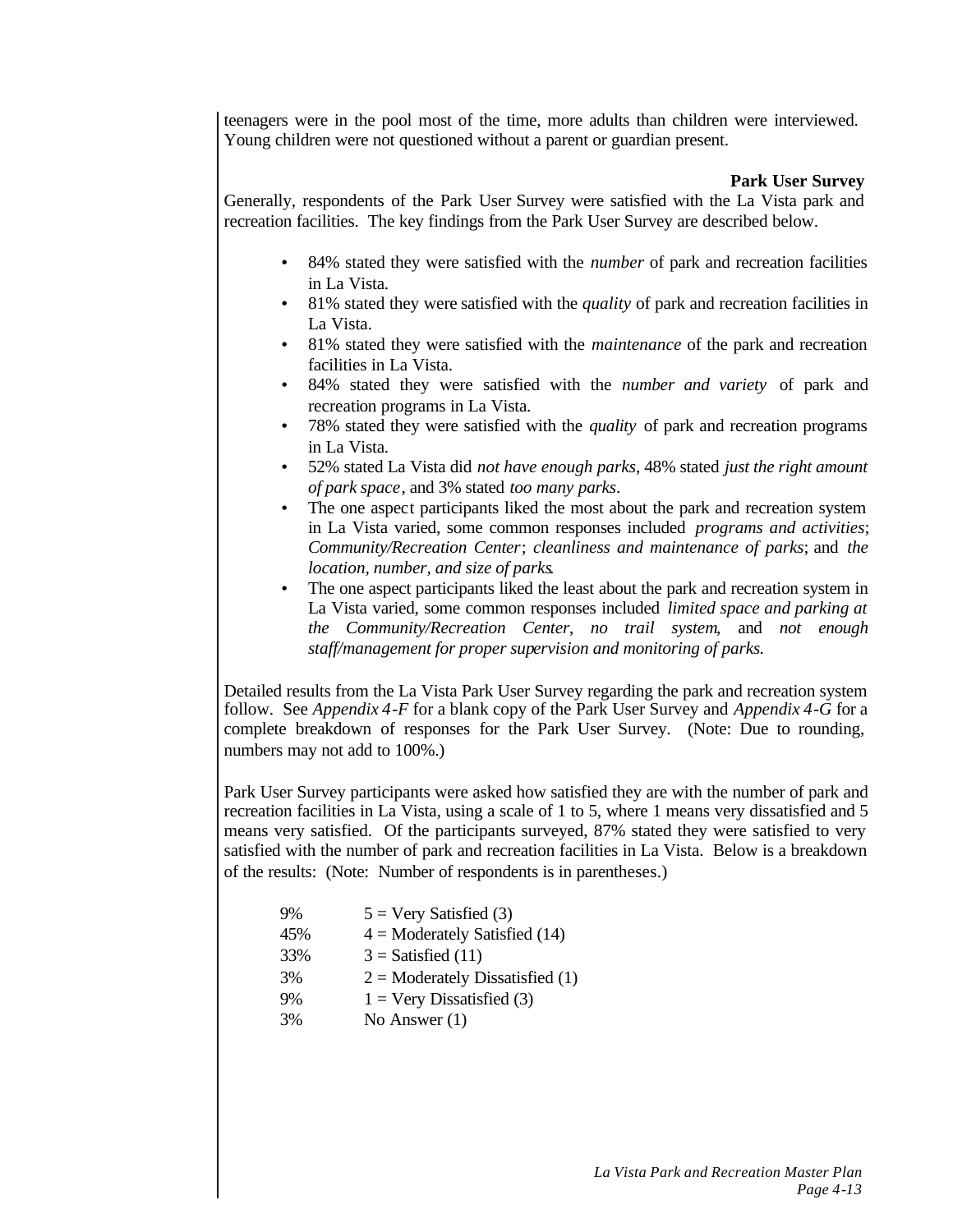Survey participants were asked how satisfied they are with the quality of the park and recreation facilities in La Vista, using a scale of 1 to 5, where 1 means very dissatisfied and 5 means very satisfied. Of those surveyed, 81% stated they were satisfied to very satisfied with the quality of park and recreation facilities in La Vista. Below is a breakdown of the results: (Note: Number of respondents is in parentheses.)

| $5 = \text{Very Satisfied (6)}$    |
|------------------------------------|
| $4 =$ Moderately Satisfied (14)    |
| $3 =$ Satisfied (7)                |
| $2 =$ Moderately Dissatisfied (3)  |
| $1 = \text{Very Dissatisfied (2)}$ |
| No Answer $(1)$                    |
|                                    |

Survey participants were asked how satisfied they are with the maintenance of the park and recreation facilities in La Vista, using a scale of 1 to 5, where 1 means very dissatisfied and 5 means very satisfied. Of those surveyed, 81% stated they were satisfied to very satisfied with the maintenance of park and recreation facilities in La Vista. Below is a breakdown of the results: (Note: Number of respondents is in parentheses.)

| 30% | $5 =$ Very Satisfied (10)          |
|-----|------------------------------------|
| 30% | $4 =$ Moderately Satisfied (10)    |
| 21% | $3 =$ Satisfied (7)                |
| 12% | $2 =$ Moderately Dissatisfied (4)  |
| 3%  | $1 = \text{Very Dissatisfied (1)}$ |
| 3%  | No Answer $(1)$                    |

Survey participants were asked how satisfied they are with the number and variety of the park and recreation programs in La Vista, using a scale of 1 to 5, where 1 means very dissatisfied and 5 means very satisfied. Of those surveyed, 84% stated they were satisfied to very satisfied with the number and variety of park and recreation programs in La Vista. Below is a breakdown of the results: (Note: Number of respondents is in parentheses.)

| 12% | $5 = \text{Very Satisfied (4)}$    |
|-----|------------------------------------|
| 45% | $4 =$ Moderately Satisfied (15)    |
| 27% | $3 =$ Satisfied (9)                |
| 9%  | $2 =$ Moderately Dissatisfied (3)  |
| 3%  | $1 = \text{Very Dissatisfied (1)}$ |
| 3%  | No Answer $(1)$                    |

Survey participants were asked how satisfied they are with the quality of the park and recreation programs in La Vista, using a scale of 1 to 5, where 1 means very dissatisfied and 5 means very satisfied. Of those surveyed, 78% stated they were satisfied to very satisfied with the quality of park and recreation programs in La Vista. Below is a breakdown of the results: (Note: Number of respondents is in parentheses.)

| 12% | $5 = \text{Very Satisfied (4)}$ |
|-----|---------------------------------|
| 36% | $4 =$ Moderately Satisfied (12) |
| 30% | $3 =$ Satisfied (10)            |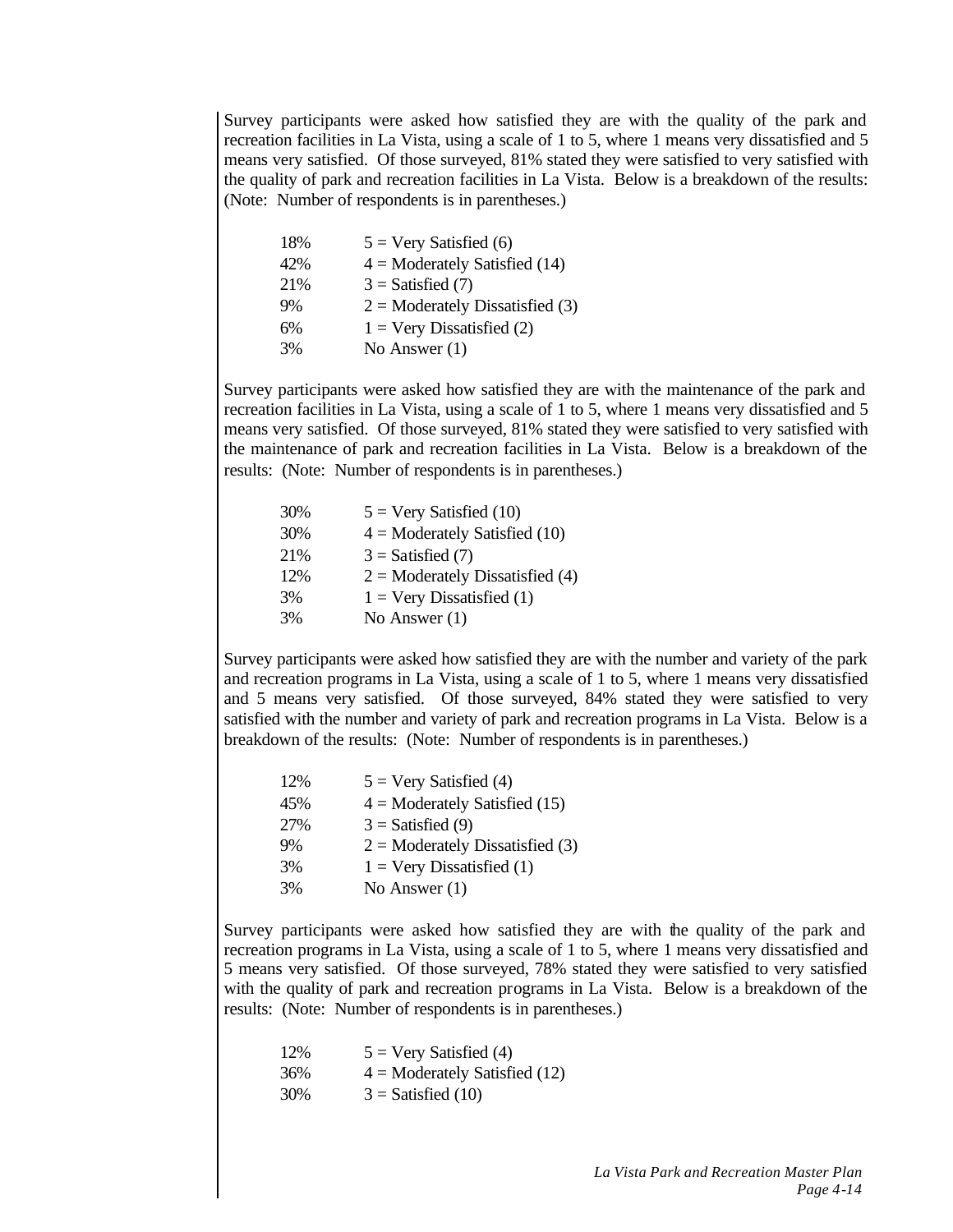| 12% | $2 =$ Moderately Dissatisfied (4)  |
|-----|------------------------------------|
| 6%  | $1 = \text{Very Dissatisfied (2)}$ |
| 3%  | No Answer $(1)$                    |

Participants were asked how many times he/she has visited or used any park or park facility in the last twelve months. Of those surveyed, 60% visited any park or park facility at least once a month. Below is a breakdown of the results: (Note: Number of respondents is in parentheses.)

| 30% | $50+$ times (every week or more) (10)       |
|-----|---------------------------------------------|
| 15% | $25 - 49$ times $(5)$                       |
| 15% | 12 - 24 times (once or twice a month) $(5)$ |
| 30% | $2 - 11$ times $(10)$                       |
| 6%  | 1 time $(2)$                                |
| 3%  | Don't know/Don't have an answer (1)         |

Survey participants were asked if La Vista has 'too many parks,' 'not enough parks,' or 'just the right amount' of park space. Below is the breakdown: (Note: Number of respondents is in parentheses.) Approximately 3%, or one respondent, did not answer this question.

| 3%  | Too many parks (1)                       |
|-----|------------------------------------------|
| 52% | Not enough parks (17)                    |
| 42% | Just the right amount of park space (14) |

Survey participants were asked which park or park facility they most frequently visit. The parks most frequently visited by the survey respondents included Central Park (26%), La Vista Sports Complex (24%), and the Soccer Complex (17%). The breakdown of results is below: (Note: Some respondents answered more than one park. Percentages reflect the total number of responses, not total number of questionnaires. Number of respondents is in parentheses.)

| $0\%$ | Apollo Park (0)                          |
|-------|------------------------------------------|
| 7%    | Ardmore Park (3)                         |
| 0%    | Camenzind Park (0)                       |
| 26%   | Central Park (12)                        |
| 0%    | Champion Park (0)                        |
| 2%    | City Park $(1)$                          |
| $0\%$ | Eberle/Walden Park (0)                   |
| $0\%$ | Hollis Park (0)                          |
| 4%    | Jaycee/Harvest Hills Park (2)            |
| 7%    | Kelly Park (3)                           |
| 2%    | La Vista Falls Municipal Golf Course (1) |
| 0%    | La Vista Memorial Park (0)               |
| 24%   | La Vista Sports Complex (11)             |
| 0%    | Mayor's Park (0)                         |
| 2%    | Municipal Pool (1)                       |
| 17%   | Soccer Complex (8)                       |
| 4%    | Other (Community/Recreation Center) (2)  |
|       |                                          |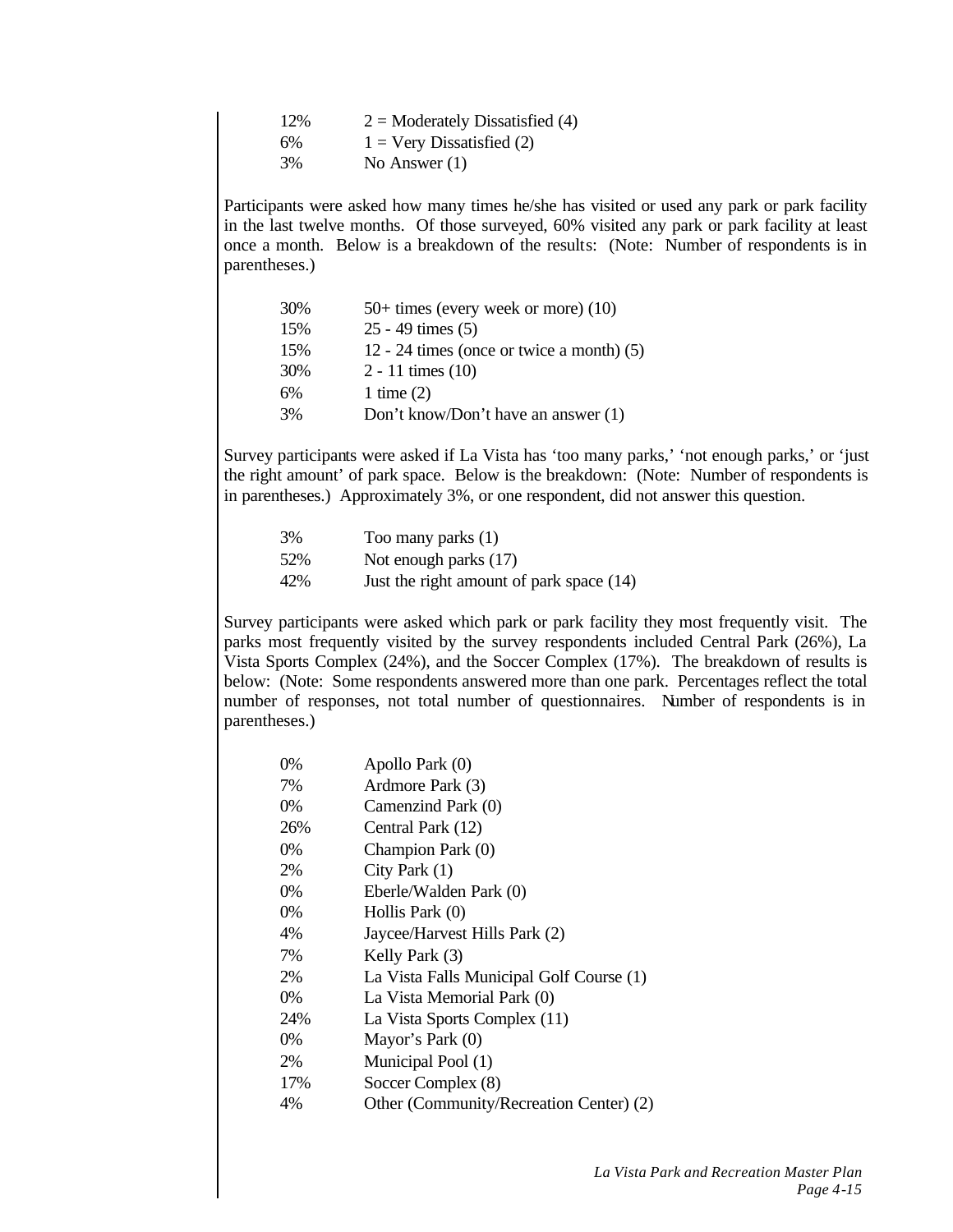| 2%        | Other $(91st$ and Giles) (1) |
|-----------|------------------------------|
| <b>2%</b> | No Answer $(1)$              |

A series of open-ended questions were asked. Following is a summary of the results; complete responses can be found in *Appendix 4-G*.

Survey participants were asked "Why do you visit this park? What do you specifically do here?" This question is the second part of the previous question, "What park do you most frequently visit?" The responses from the surveys are categorized below: (Note: Some respondents answered with more than one response. Percentages reflect the total number of responses, not total number of questionnaires. Number of respondents is in parentheses.)

- 27% Athletic Activities participating, coaching, and/or watching baseball, softball, soccer, basketball, volleyball, tennis, football, and golf (15)
- 15% Walking/Jogging (8)
- 11% Close to Home/Size of Park (6)
- 9% Special Community Events La Vista Days and July  $4<sup>th</sup>$  (5)
- 9% Playground Activities playing and watching (5)
- 7% Model Aircraft Activities flying, instructing, and events (4)
- 5% Enjoying the Outdoors/Bird Watching/Mental Break (3)
- 5% Community/Recreation Center Activities fitness programs, AIKIDO, martial arts, and racquetball (3)
- 4% Picnic (2)

Survey participants were asked, "What is the one aspect (facility, activity, program, thing) that you MOST like about the park and recreation system in La Vista?" The responses are categorized as follows: (Note: Some respondents answered with more than one response. Percentages reflect the total number of responses, not total number of questionnaires.)

- 21% Programs and Activities for youth, variety, diversity, available
- opportunities, events, and equipment (9)
- 17% Community/Recreation Center (7)
- 17% Other (no answer) (7)
- 14% Cleanliness and Maintenance of Parks (6)
- 10% Location, Number, and Size of Park (4)
- 7% Staff open minded, cooperative, and helpful (3)
- 7% Overall Great Facilities (3)
- 5% Golf Course (2)
- 2% Sports Complex (1)

Participants were asked, "What is the one aspect (facility, activity, program, thing) that you LEAST like about the park and recreation system in La Vista?" The responses are categorized below: (Note: Some respondents answered with more than one response. Percentages reflect the total number of responses, not total number of questionnaires. Number of respondents is in parentheses.)

- 31% Other (no answer) (11)
- 20% Limited Space and Parking at the Community/Recreation Center (7)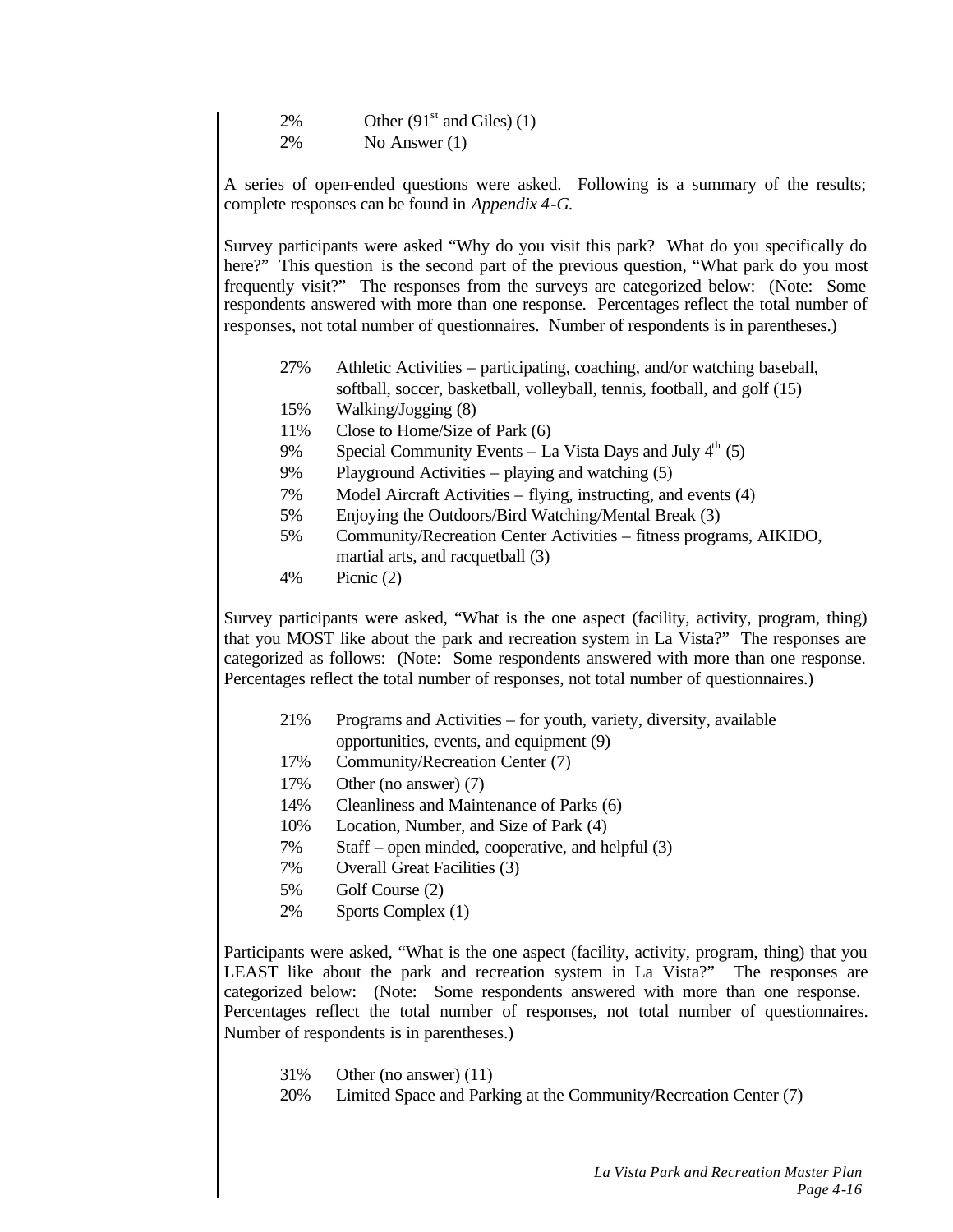- 14% No Trail System (5)
- 14% Staffing/Management not enough/lack of supervision, no monitoring of parks, too much time and money spent on Sports Complex (5)
- 11% Need More Open Areas green areas, obstruction free, at new housing (4)
- 6% Lack of Maintenance no irrigation, too few trees, dog feces (2)
- 3% Youth Participate in Other Cities' Sports Programs (1)

A series of demographic questions were asked to the survey participants. The answers to these questions reveal the closest public school to the participants' house, age category of the participant, number of children under the age of 18 living in the participants' house, and gender of the participant. Below shows the breakdown of demographic characteristics of the survey participants.

Of all the respondents, approximately 58% live within the City limits of La Vista.

Closest public school to the participants' house: (Note: Number of respondents is in parentheses.)

- 27% G. Stanley Hall (9)
- 27% Parkview Heights (9)
- 15% La Vista Junior High School (5)
- 12% Don't Know (4)
- 9% No Answer (3)
- 6% La Vista-Papillion High School (2)
- 3% Hickory Hill (1)
- 0% La Vista West (0)

Age categories of participants: (Note: Number of respondents is in parentheses.)

| $0\%$ | 14 - 17 years old (0)     |
|-------|---------------------------|
| 0%    | 18 - 24 years old (0)     |
| 18%   | 25 - 34 years old (6)     |
| 30%   | 35 - 44 years old (10)    |
| 27%   | 45 - 54 years old (9)     |
| 6%    | 55 - 64 years old (2)     |
| 15%   | 65 - 79 years old (5)     |
| 0%    | 80 years old or older (0) |
| 3%    | No Answer $(1)$           |

Number of children under the age of 18 living in participants' house: (Note: Number of respondents is in parentheses.)

- 70% Have no children under the age of 18 living in their house (23)
- 6% Have 1 child under the age of 18 living in their house (2)
- 18% Have 2 children under the age of 18 living in their house (6)
- 0% Have 3 children under the age of 18 living in their house (0)
- 3% Have 4 children under the age of 18 living in their house (1)
- 3% No Answer (1)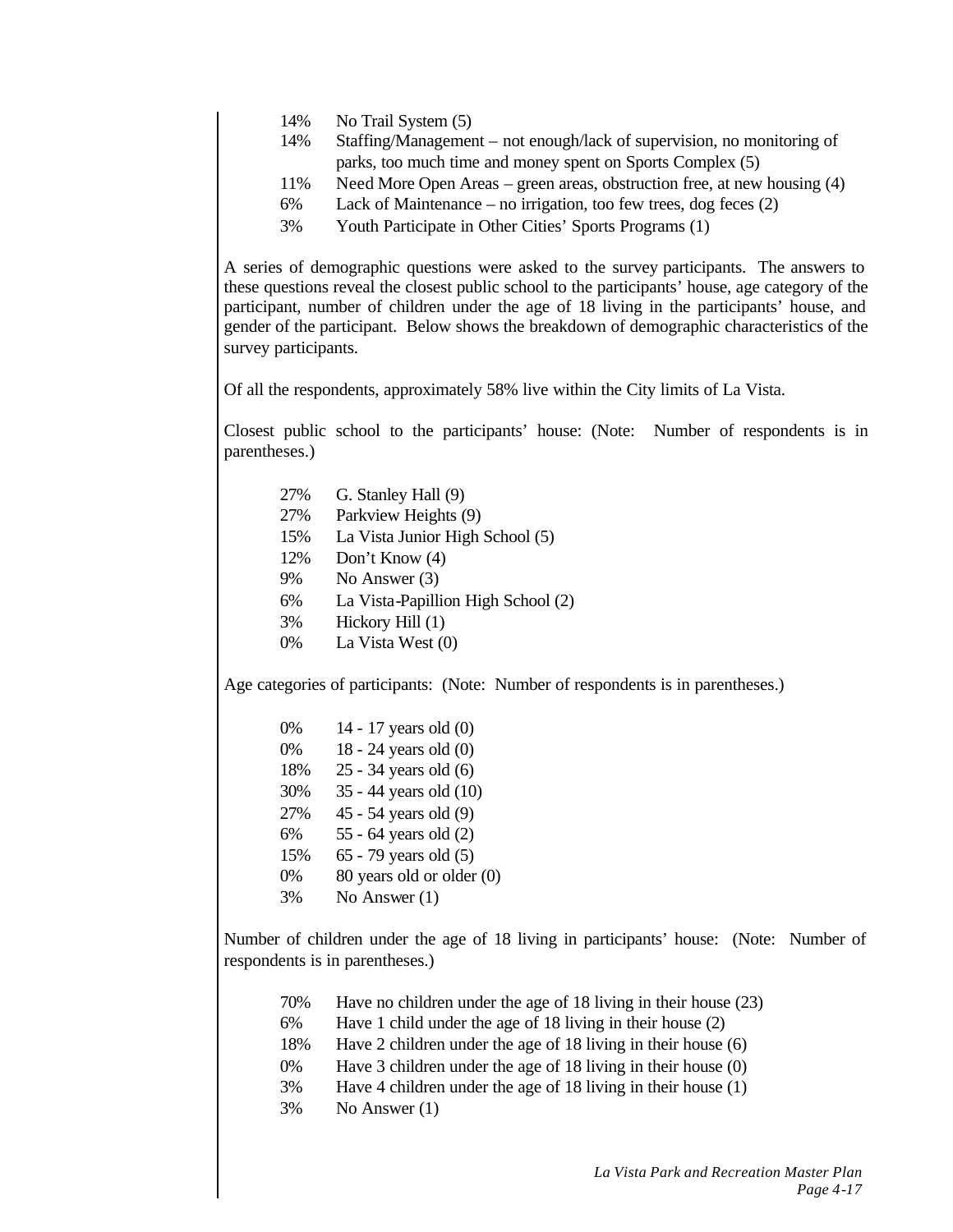Gender of participants: (Note: Number of respondents is in parentheses.)

64% Male (21) 33% Female (11) 3% No Answer (1)

# **Community Scan**

The Community Scan asked participants their opinion regarding a variety of activities. The key findings from the Community Scan are described below.

- Of the listed activities, baseball (programmed/organized play), soccer (programmed/organized play), and aerobics/fitness/exercise rated the highest. Bicycling (connection to metro trails), bicycling (trails in City), and concerts rated the lowest. Swimming (open, indoor) was identified as the most popular activity that is needed but not currently provided.
- Brochures sent to the home was rated as the best method to notify family about activities available in the community.
- Grants were rated as the financing mechanism most supported to provide additional facilities and activities.
- If resources are not available in the community to meet the desires and needs of all residents, additional open space and parkland was ranked as the most popular priority.

Detailed results from the La Vista Community Scan follow. See *Appendix 4-H* for a blank copy of the Community Scan and *Appendix 4-I* for a complete breakdown of responses for the Community Scan.

The majority of respondents rated the following activities as excellent (starting with the highest ranked activity for this category):

- Baseball Programmed/Organized Play
- Soccer Programmed/Organized Play
- Aerobics/Fitness/Exercise
- Basketball Programmed/Organized Play
- Football Programmed/Organized Play
- Golf Course Play
- Teen Activities Open Facility
- Open Gym Time
- Holiday Theme Events
- Senior Citizen Programs
- Weightlifting/Weight Training
- After School Programs
- **Wrestling**
- Family Recreation Programs
- **Picnicking**
- Karate/Self Defense (tied with average and poor)
- Swimming Lessons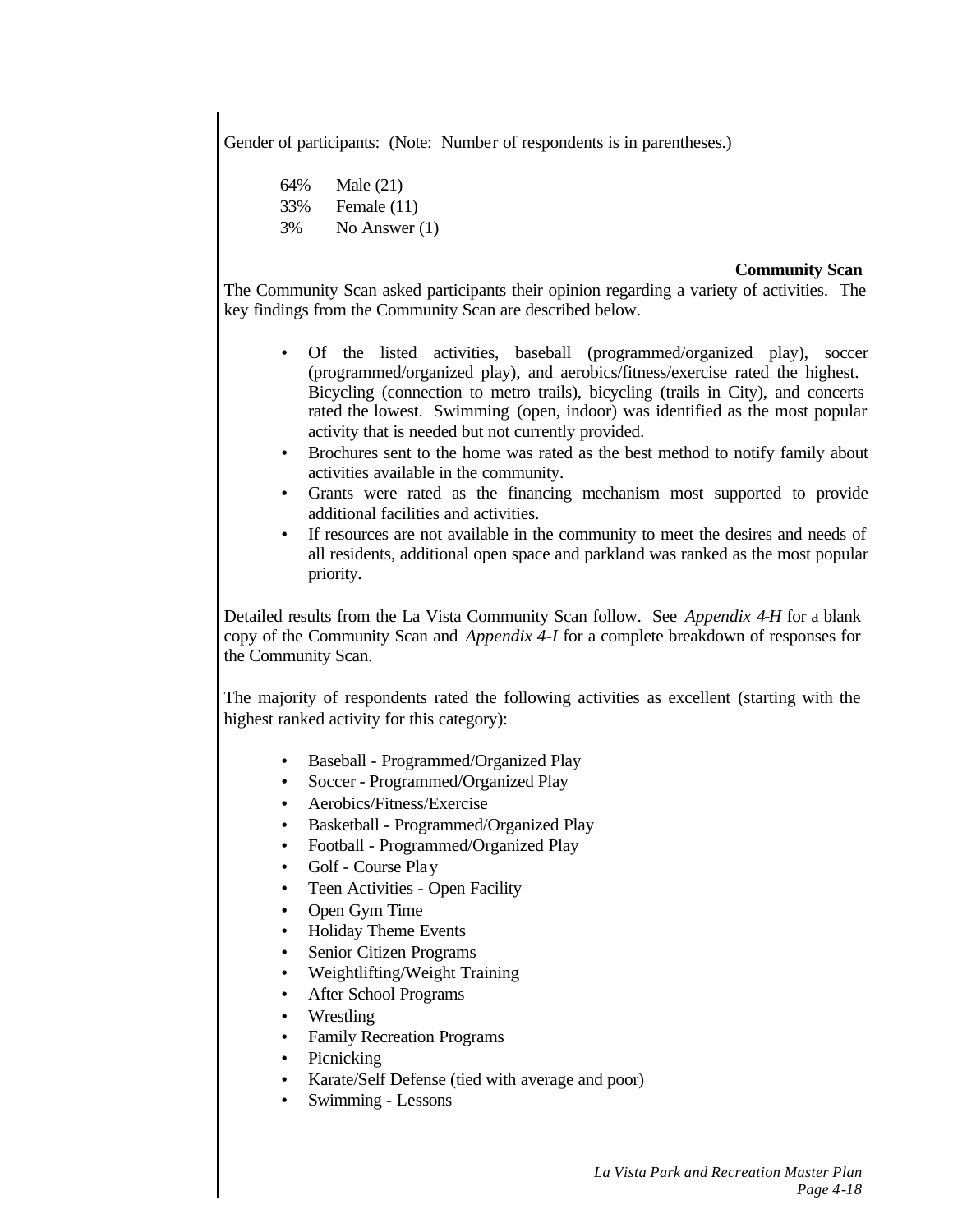- Handball Casual Play (tied with poor)
- Summer Sports Camp (tied with poor)
- Full-Day Trips (Senior Citizens) (tied with poor)
- Other (Radio Control Model Airplane)

The majority of respondents rated the following activities as average (starting with the highest ranked activity for this category):

- Basketball Causal Play/Pick-up Games
- Crafts/Hobbies
- Pottery/Ceramics Classes
- Soccer Casual Play/Pick-up Games
- Softball Casual Play/Pick-up Games
- Volleyball Indoors
- Baseball Casual Play/Pick-up Games
- Football Casual/Pick-up Games
- Swimming Open Outdoor
- Dance Lessons (tied with poor)
- Karate/Self Defense (tied with excellent and poor)
- Teen Activities Programmed/Organized
- **Gymnastics**

The majority of respondents rated the following activities as poor (starting with the lowest ranked activity for this category):

- Bicycling Connection to Metro Trails
- Bicycling Trails in City
- Concerts
- Nature/Outdoor Awareness
- Cultural Arts Programs
- Golf Driving Range
- Skateboarding
- Art Fairs
- Cross Country Skiing
- Horse Shoes
- **Movies**
- Swimming Open Indoor
- Volleyball Outdoors
- Frisbee Programmed/Organized Play
- Hiking/Walking/Jogging
- Preschool Programs
- Tennis Programmed/Organized
- Drawing/Sketching Classes
- Full-Day Trips (Adults)
- Gardening Club
- Overnight Trips
- Photography Club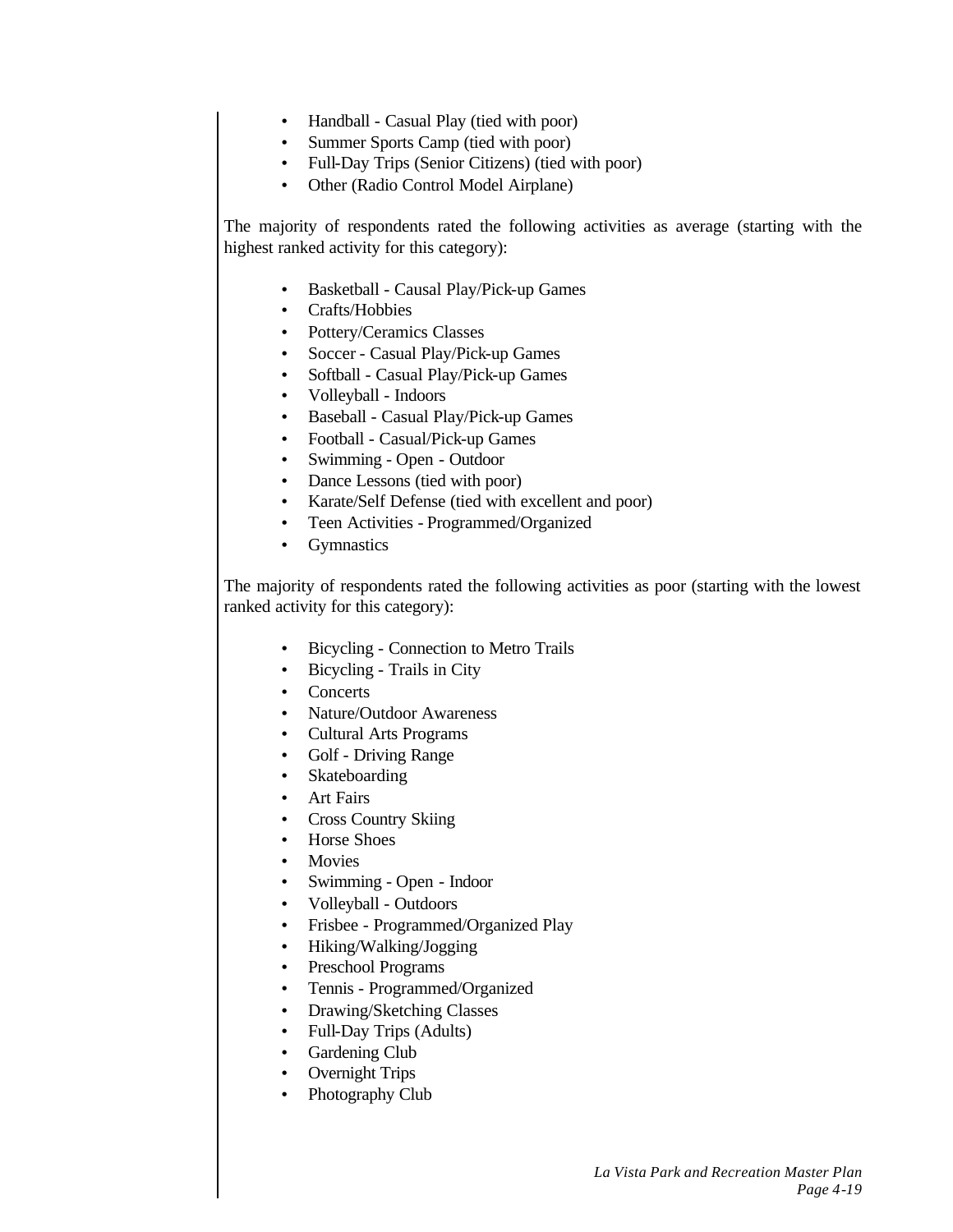- Racquetball Programmed/Organized Play
- Sledding/Tobogganing
- Summer Day Camp
- Dance Lessons (tied with average)
- Full-Day Trips (Youth)
- Handball Organized Play
- Hockey Programmed/Organized Play
- Ice Skating
- Karate/Self Defense (tied with excellent and average)
- Tennis Casual Play/Pick-up Games
- Water Exercise
- Hockey Casual Play/Pick-up Games
- Painting Classes
- Racquet/Squash Casual Play/Pick-up Games
- Shuffleboard
- Table Tennis
- Tennis Lessons
- Handball Casual Play (tied with excellent)
- Summer Sports Camp (tied with excellent)
- Full-Day Trips (Senior Citizens) (tied with excellent)

The following list identifies the activities that respondents rated as a needed activity that isn't currently provided. These are listed from the most to least needed.

- 30% Swimming Open Indoor
- 24% Movies
- 24% Sledding/Tobogganing
- 21% Nature/Outdoor Awareness
- 21% Skateboarding
- 21% Water Exercise
- 18% Bicycling Trails in City
- 18% Frisbee Programmed/Organized Play
- 15% Ice Skating
- 12% Bicycling Connection to Metro Trails
- 12% Concerts
- 12% Cross Country Skiing
- 12% Gardening Club
- 12% Hockey Casual Play/Pick-up Games
- 12% Hockey Programmed/Organized Play
- 9% Cultural Arts Programs
- 9% Drawing/Sketching Classes
- 9% Golf Driving Range
- 9% Photography Club
- 9% Teen Activities Programmed/Organized
- 9% Tennis Lessons
- 6% Art Fairs
- 6% Football Casual/Pick-up Games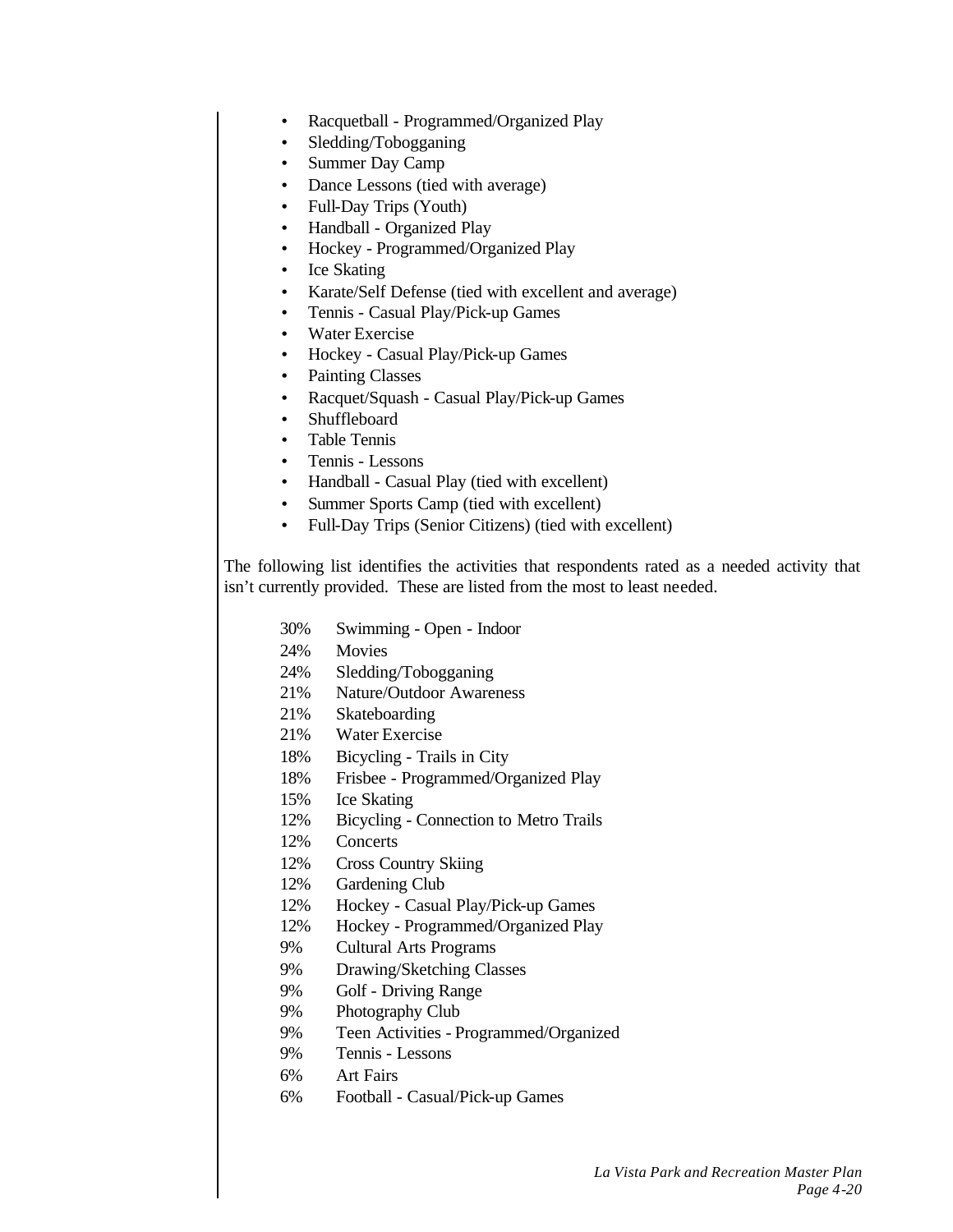- 6% Horse Shoes
- 6% Overnight Trips
- 6% Painting Classes
- 6% Preschool Programs
- 6% Racquet/Squash Casual Play/Pick-up Games
- 6% Racquetball Programmed/Organized Play
- 6% Shuffleboard
- 6% Soccer Casual Play/Pick-up Games
- 6% Tennis Casual Play/Pick-up Games
- 6% Tennis Programmed/Organized
- 6% Volleyball Outdoors
- 3% Crafts/Hobbies
- 3% Family Recreation Programs
- 3% Full-Day Trips (Adults)
- 3% Full-Day Trips (Senior Citizens)
- 3% Full-Day Trips (Youth)
- 3% Gymnastics
- 3% Handball Casual Play
- 3% Handball Organized Play
- 3% Holiday Theme Events
- 3% Open Gym Time
- 3% Picnicking
- 3% Pottery/Ceramics Classes
- 3% Soccer Programmed/Organized Play
- 3% Softball Casual Play/Pick-up Games
- 3% Softball Programmed/Organized Play
- 3% Summer Day Camp
- 3% Summer Sports Camp
- 3% Swimming Lessons
- 3% Swimming Open Outdoor
- 3% Table Tennis
- 3% Teen Activities Open Facility
- 3% Volleyball Indoors
- 3% Weightlifting/Weight Training

The following list identifies the activities that respondents were unable to answer (rated  $O -$ Don't Know). These are categorized in groups (under 25%, between 25% and 50%, between 51% and 75%, and over 75%) and are in order from low to high.

### **Under 25%**

- 12% Bicycling Connection to Metro Trails
- 12% Open Gym Time
- 15% Aerobics/Fitness/Exercise
- 15% Golf Course Play
- 18% Bicycling Trails in City
- 18% Weightlifting/Weight Training
- 21% Family Recreation Programs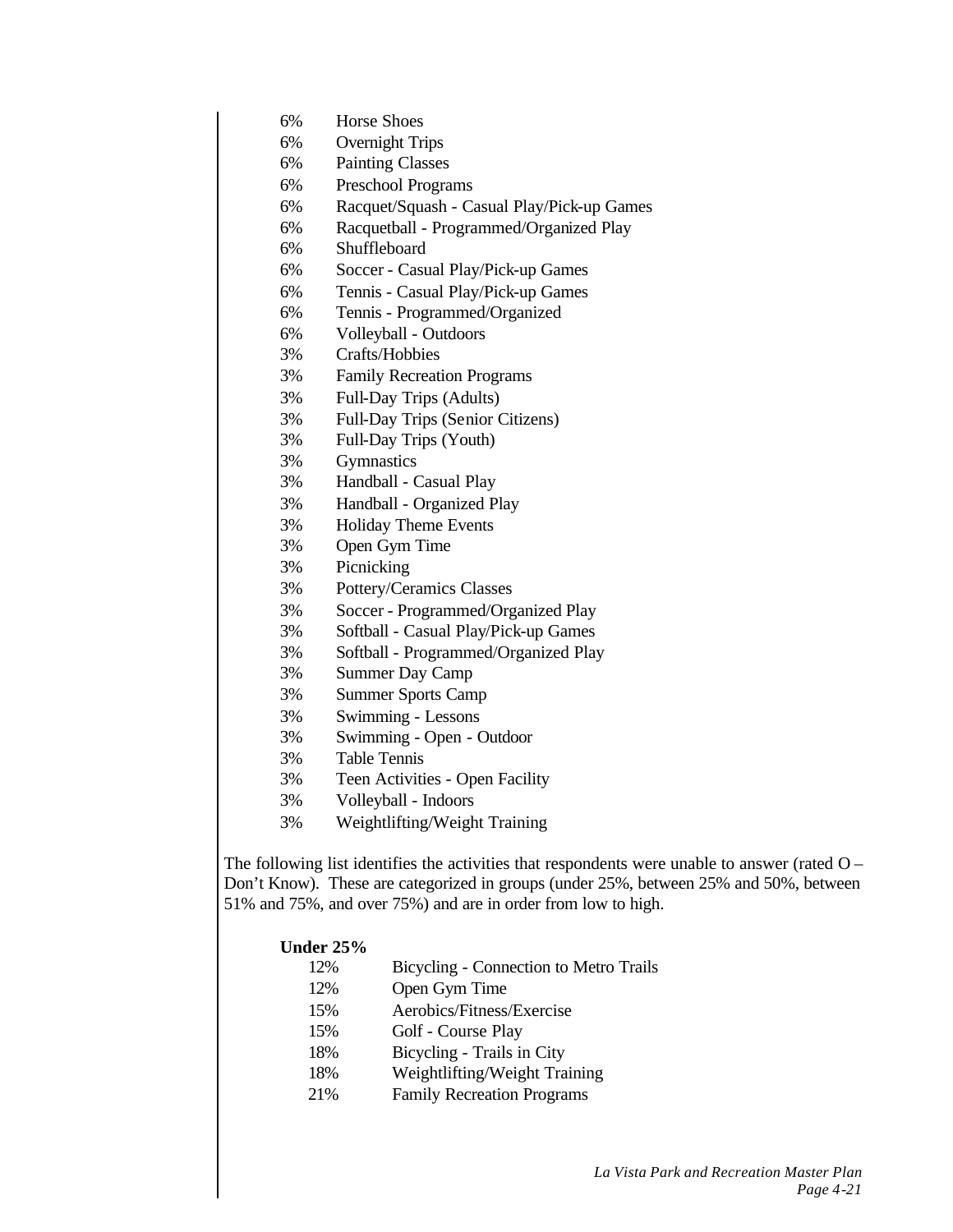| 22% | <b>Holiday Theme Events</b> |
|-----|-----------------------------|
|-----|-----------------------------|

- 24% After School Programs
	- 24% Crafts/Hobbies
	- 24% Hiking/Walking/Jogging

# **Between 25% and 50%**

| 27% | Baseball - Programmed/Organized Play       |
|-----|--------------------------------------------|
| 27% | Basketball - Programmed/Organized Play     |
| 27% | Karate/Self Defense                        |
| 27% | Softball - Casual Play/Pick-up Games       |
| 27% | Softball - Programmed/Organized Play       |
| 27% | Swimming - Open - Outdoor                  |
| 30% | <b>Nature/Outdoor Awareness</b>            |
| 30% | Picnicking                                 |
| 30% | Soccer - Casual Play/Pick-up Games         |
| 30% | Soccer - Programmed/Organized Play         |
| 30% | Swimming - Open - Indoor                   |
| 31% | Senior Citizen Programs                    |
| 33% | Baseball - Casual Play/Pick-up Games       |
| 33% | Basketball - Causal Play/Pick-up Games     |
| 33% | Teen Activities - Open Facility            |
| 36% | Concerts                                   |
| 36% | Football - Casual/Pick-up Games            |
| 36% | Football - Programmed/Organized Play       |
| 36% | <b>Golf - Driving Range</b>                |
| 36% | <b>Movies</b>                              |
| 36% | Pottery/Ceramics Classes                   |
| 36% | Teen Activities - Programmed/Organized     |
| 36% | Volleyball - Indoors                       |
| 36% | Wrestling                                  |
| 38% | <b>Art Fairs</b>                           |
| 39% | Dance Lessons                              |
| 39% | Skateboarding                              |
| 42% | Swimming - Lessons                         |
| 45% | <b>Horse Shoes</b>                         |
| 45% | Racquet/Squash - Casual Play/Pick-up Games |
| 45% | Sledding/Tobogganing                       |
| 45% | <b>Summer Day Camp</b>                     |
| 45% | <b>Summer Sports Camp</b>                  |
| 45% | <b>Table Tennis</b>                        |
| 45% | Tennis - Casual Play/Pick-up Games         |
| 48% | Handball - Casual Play                     |
| 48% | Volleyball - Outdoors                      |
| 48% | <b>Water Exercise</b>                      |
| 48% | Frisbee - Programmed/Organized Play        |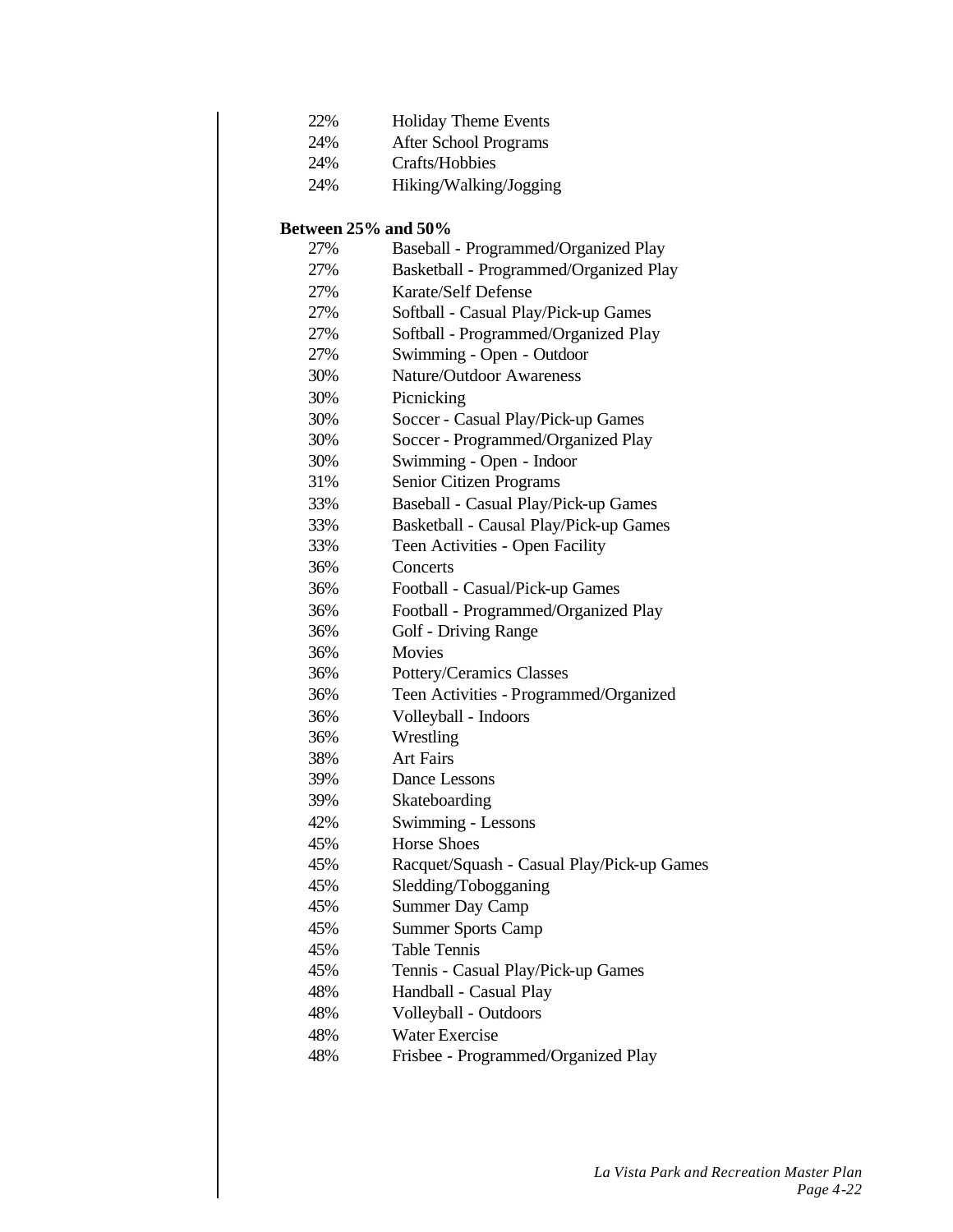# **Between 51% and 75%**

| 52% | <b>Cultural Arts Programs</b>                    |
|-----|--------------------------------------------------|
| 52% | <b>Gymnastics</b>                                |
| 52% | Handball - Organized Play                        |
| 52% | Racquetball - Programmed/Organized Play          |
| 52% | Tennis - Lessons                                 |
| 53% | Shuffleboard                                     |
| 53% | Tennis - Programmed/Organized                    |
| 55% | <b>Cross Country Skiing</b>                      |
| 55% | Full-Day Trips (Senior Citizens)                 |
| 55% | Ice Skating                                      |
| 58% | Drawing/Sketching Classes                        |
| 58% | Gardening Club                                   |
| 58% | Preschool Programs                               |
| 61% | Overnight Trips                                  |
| 61% | <b>Painting Classes</b>                          |
| 61% | <b>Photography Club</b>                          |
| 64% | Full-Day Trips (Youth)                           |
| 64% | Full-Day Trips (Adults)                          |
| 64% | Hockey - Programmed/Organized Play               |
| 67% | Hockey - Casual Play/Pick-up Games/Pick-up Games |

### **Over 75%**

No activities were identified in this category

Survey participants were asked what the most effective method was to notify their family about activities and which activities are available in the community. Participants were asked to rank the different notification methods on a scale of most effective to least effective. The most effective methods of notification included brochures sent to the home and the City newsletter. Below is a summary of the results. (Note: Percentage represents those respondents who gave the particular method a rating. Percentage does no include those respondents who did not answer the question or left it blank. Number of respondents is in parentheses.)

#### **Brochures sent to the home (29 respondents)**

- 86% Most Effective (25)
- 10% Effective (3)
- 3% Least Effective (1)

### **Brochures available in public outlets (30 respondents)**

- 37% Most Effective (11)
- 27% Effective (8)
- 37% Least Effective (11)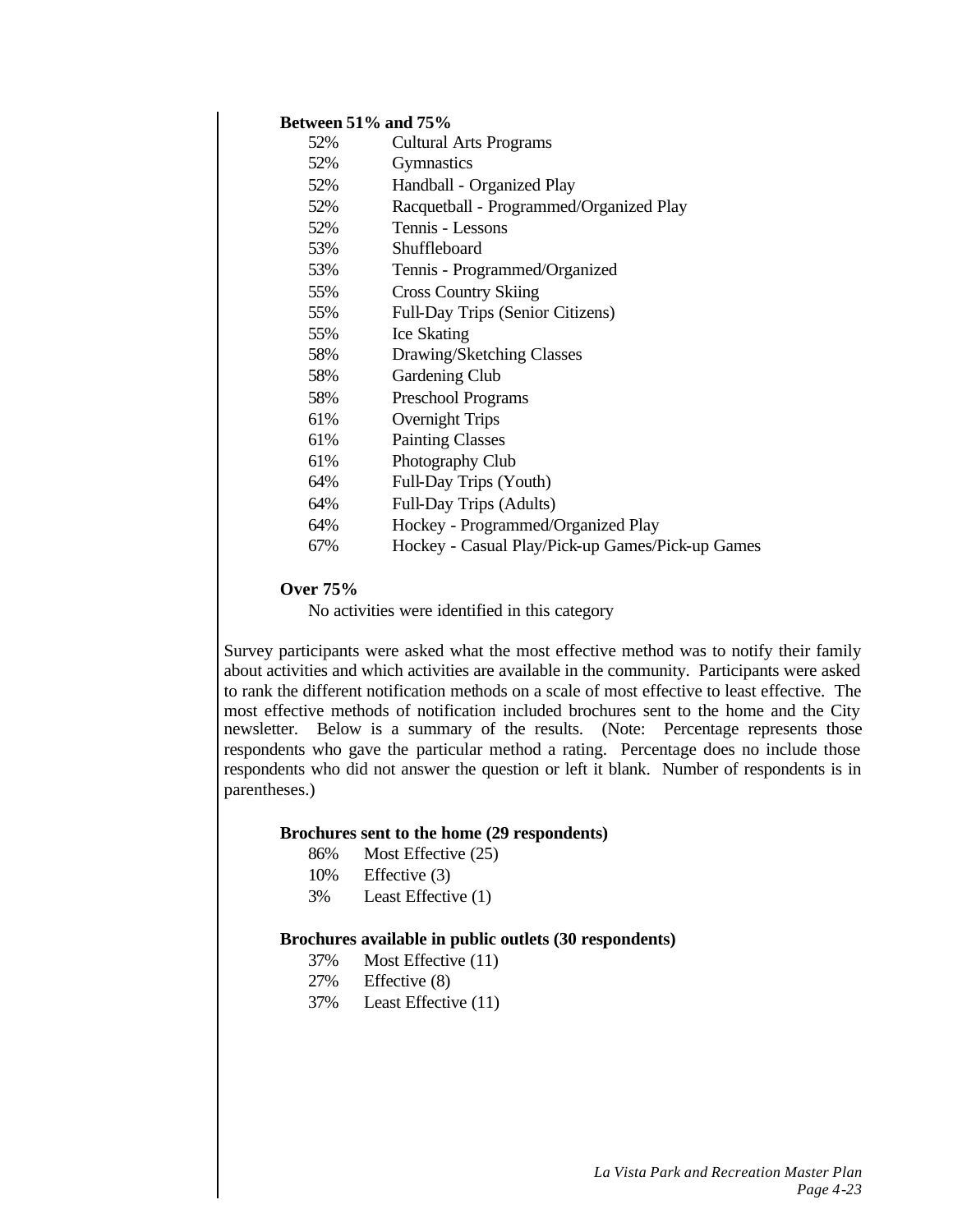#### **Information through schools (28 respondents)**

- 46% Most Effective (13)
- 13% Effective (4)
- 39% Least Effective (11)

#### **Newspaper (29 respondents)**

- 41% Most Effective (12)
- 31% Effective (9)
- 28% Least Effective (8)

### **Notices in libraries, community centers (29 respondents)**

- 31% Most Effective (9)
- 34% Effective (10)
- 34% Least Effective (10)

#### **Recreation newsletter (29 respondents)**

- 62% Most Effective (18)
- 28% Effective (8)
- 10% Least Effective (3)

# **City newsletter (30 respondents)**

- 73% Most Effective (22)
- 13% Effective (4)
- 13% Least Effective (4)

#### **Radio announcements** (28 respondents)

- 21% Most Effective (6)
- 21% Effective (6)
- 57% Least Effective (16)

#### **TV announcements/Triad TV (28 respondents)**

- 25% Most Effective (7)
- 29% Effective (8)
- 46% Least Effective (13)

#### **Bulletin board in businesses, churches, etc. (27 respondents)**

- 11% Most Effective (3)
- 15% Effective (4)
- 74% Least Effective (20)

#### **Other (3 respondents suggested other modes of notification)**

Website (2)

Assistance from School District (1)

Survey participants were asked "How would you rate existing parks, recreational facilities, and activities in La Vista?" using a scale from excellent to poor. Maintenance of facilities and cost (reasonableness) were rated the highest. (Note: Percentage represents those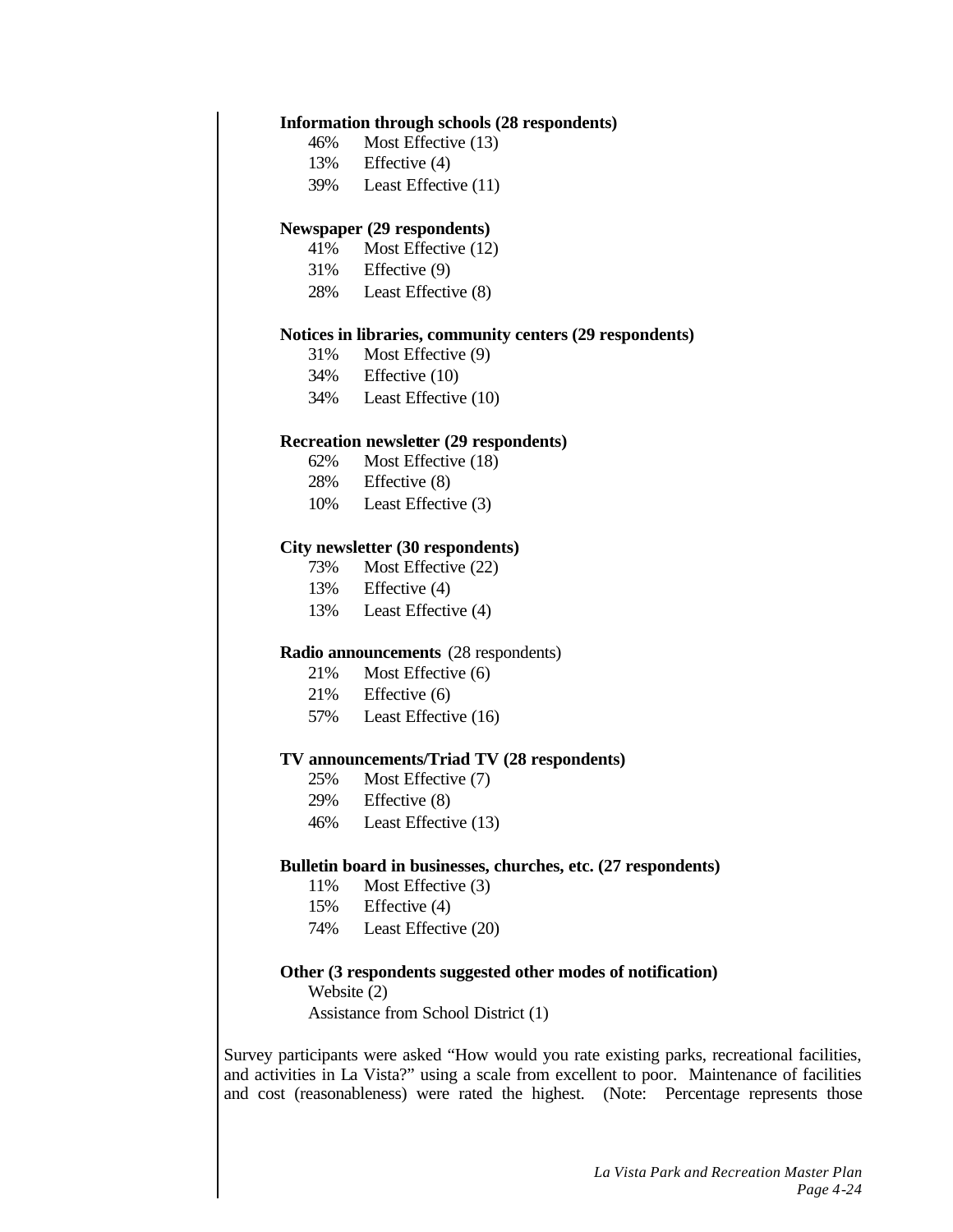respondents who gave the particular facility or activity a rating. Percentage does no include those respondents who did not answer the question or left it blank. Number of respondents is in parentheses.)

# **Adequacy of facilities available (30 respondents)**

- 53% Excellent (16)
- 43% Average (13)
- 3% Poor (1)

# **Maintenance of facilities (30 respondents)**

- 80% Excellent (24)
- 17% Average (5)
- 3% Poor (1)

### **Availability (hours) (30 respondents)**

- 73% Excellent (22)
- 27% Average (8)
- 0% Poor (0)

### **Cost (reasonableness) (29 respondents)**

- 76% Excellent (22)
- 17% Average (5)
- 7% Poor (2)

#### **Accessibility (ease/availability to all) (30 respondents)**

- 70% Excellent (21) 20% Average (6)
- 10% Poor (3)

#### **Security (30 respondents)**

| 60% | Excellent (18) |
|-----|----------------|
| 33% | Average $(10)$ |
| 7%  | Poor $(2)$     |

#### **Promotion (making residents aware) (29 respondents)**

- 34% Excellent (10)
- 41% Average (12)
- 24% Poor (7)

### **Overall quality of parks (29 respondents)**

- 69% Excellent (20)
- 28% Average (8)
- 3% Poor (1)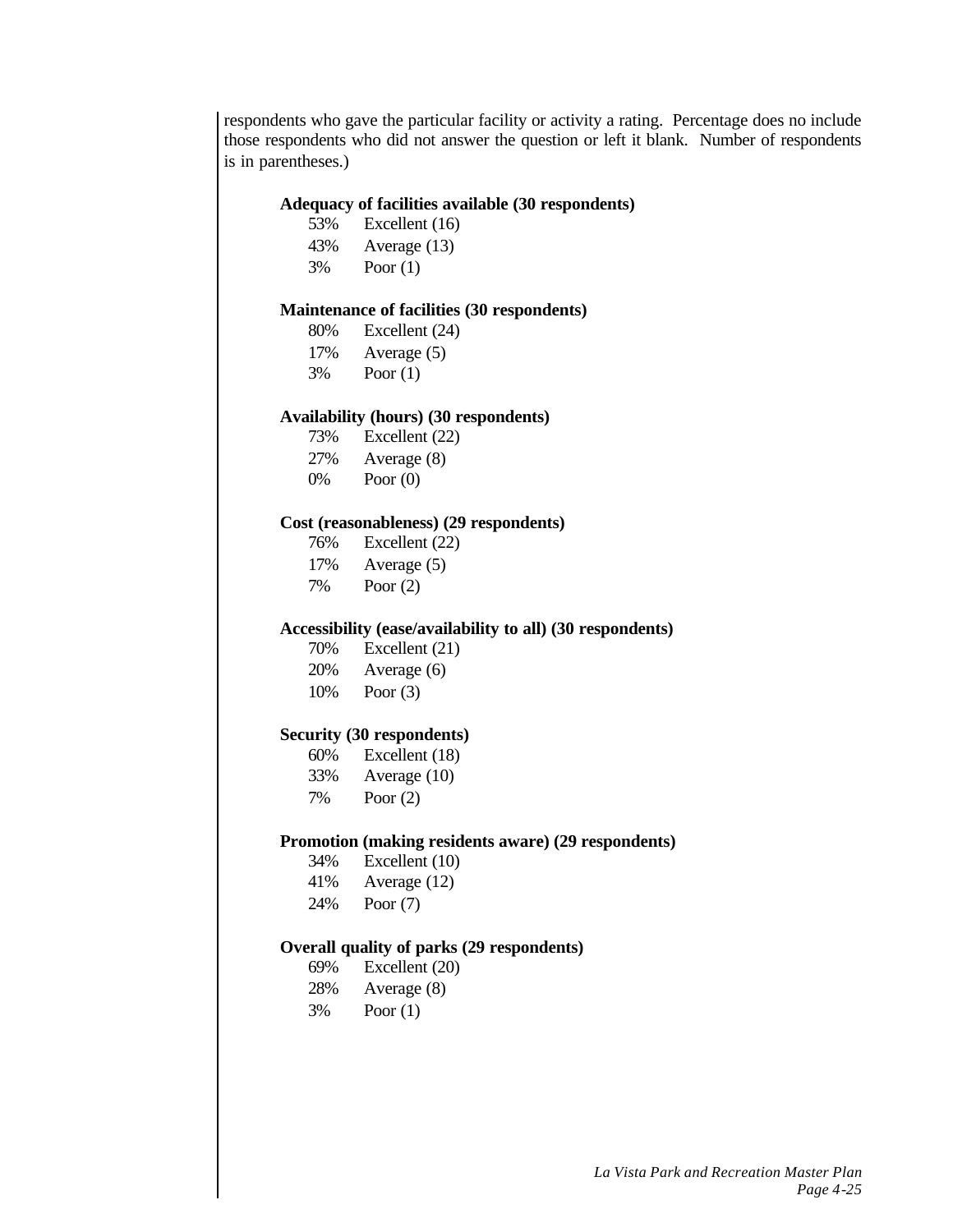#### **Parks and open space (30 respondents)**

- 57% Excellent (17)
- 20% Average (6)
- 23% Poor (7)

#### **Playgrounds (30 respondents)**

- 57% Excellent (17)
- 43% Average (13)
- 0% Poor (0)

#### **Recreation facilities and fields (30 respondents)**

- 73% Excellent (22)
- 27% Average (8)
- 0% Poor (0)

#### **Recreation programs (30 respondents)**

- 73% Excellent (22)
- 27% Average (8)
- 0% Poor (0)

# **Cultural programs (29 respondents)**

- 7% Excellent (2)
- 38% Average (11)
- 55% Poor (16)

### **Special activities (24 respondents)**

- 21% Excellent (5) 46% Average (11)
- 
- 33% Poor (8)

Survey participants were asked "Which of the following financing mechanisms would your family be willing to support in order to provide additional facilities and activities, if necessary?" The financing mechanisms were to be rated by the participants using a scale from not supportive to supportive. The mechanisms with the most support were grants and special fund raising campaigns. (Note: Percentage represents those respondents who gave the particular mechanism a rating. Percentage does no include those respondents who did not answer the question or left it blank. Number of respondents is in parentheses.)

#### **Tax Increase (24 respondents)**

- 17% Support (4)
- 25% Somewhat Support (6)
- 58% Not Support (14)

#### **Bond Issue (25 respondents)**

- 44% Support (11)
- 12% Somewhat Support (3)
- 44% Not Support (11)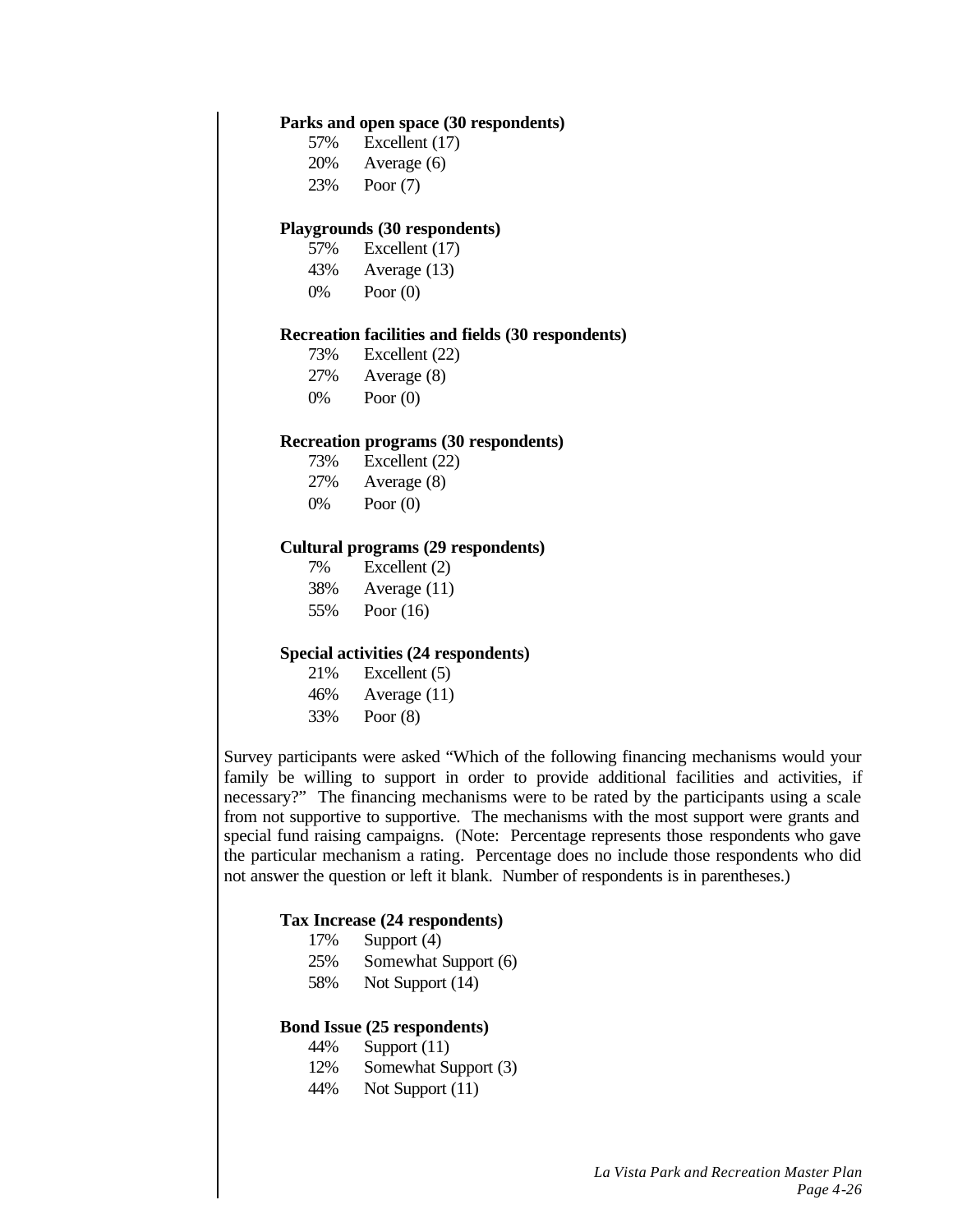### **Special fund raising campaigns (26 respondents)**

- 81% Support (21)
- 12% Somewhat Support (3)
- 8% Not Support (2)

### **User fees, for specific activities (28 respondents)**

- 71% Support (20)
- 21% Somewhat Support (6)
- 7% Not Support (2)

#### **Grants (28 respondents)**

- 89% Support (25)
- 7% Somewhat Support (2)
- 4% Not Support (1)

### **Other (4 other financing mechanisms were suggested)**

Government/Private Partnerships (1) Development Fees (1) Gambling Profits (1) Keno Revenue (2)

Survey participants were asked "If resources are not available in the community to meet the desires and needs of all residents how would you rank the following as a priority for your family?" Participants ranked the areas of need on a scale of high to low. The highest priority was for additional open space and parkland. (Note: Percentage represents those respondents who gave the particular item a rating. Percentage does no include those respondents who did not answer the question or left it blank. Number of respondents is in parentheses.)

#### **Additional open space and parkland (29 respondents)**

| 72%  | High $(21)$ |
|------|-------------|
| 21%  | Medium (6)  |
| $-1$ |             |

7% Low (2)

# **Additional recreational facilities (fields, special use facilities) (29 respondents)**

- 45% High (13)
- 34% Medium (10)
- 21% Low (6)

### **Additional recreational programs (29 respondents)**

21% High (6) 52% Medium (15) 28% Low (8)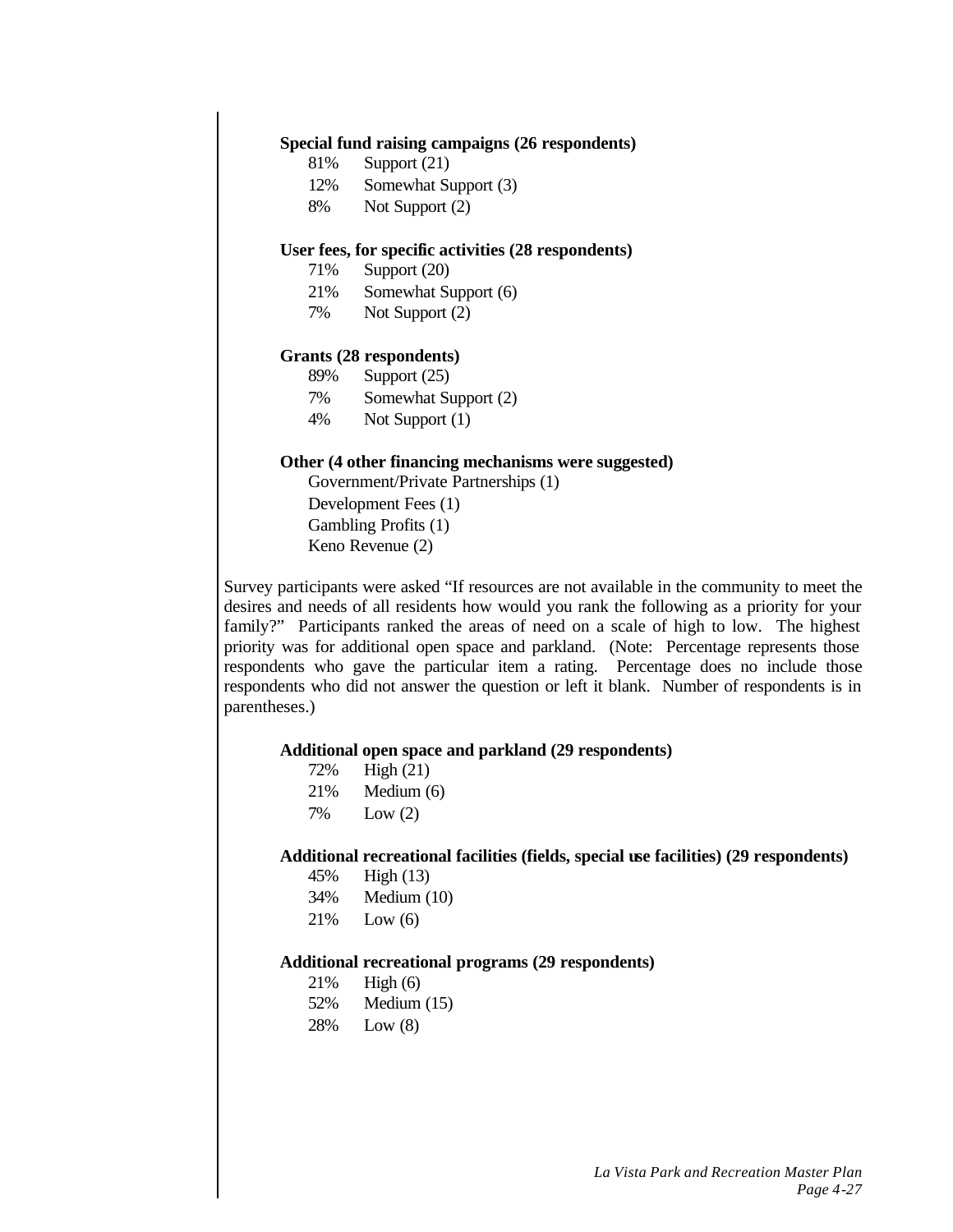#### **Maintenance of existing facilities/programs (29 respondents)**

| 66% | High $(19)$ |
|-----|-------------|
| 24% | Medium (7)  |
| 10% | Low $(3)$   |

#### **Other (3 respondents offered other suggestions)**

Trails (1) Gym space (1) Open Space (1)

A series of demographic questions was asked to the survey participants. The answers to these questions reveal the total number of persons living in the ir home, ages of all individuals living at home, whether their home is located within the City limits or outside the City limits, how long they have lived in La Vista (if applicable), and the gross household income in 2001 (optional). Below shows the breakdown of demographic characteristics of the survey participants. (Note: Percentage represents those respondents who responded to the particular question. Percentage does no include those respondents who did not answer the question or left it blank. Number of respondents is in parentheses.)

### **Number of persons currently living in your home (30 respondents)**

| 57% | 1 to 2 persons $(17)$  |
|-----|------------------------|
| 40% | 3 to 4 persons $(12)$  |
| 3%  | $5$ to 8 persons $(1)$ |

### **Ages of all individuals identified in previous question**

| 26% | Under the age of 18 (19)  |
|-----|---------------------------|
| 7%  | Between 19 and $25(5)$    |
| 25% | Between $26$ and $40(18)$ |
| 32% | Between 41 and 60 $(23)$  |
| 10% | Over 61 (7)               |
|     |                           |

# **Is your home located within the City limits or outside the City limits? (30 respondents)**

| 60% | Within the City limits (18)  |
|-----|------------------------------|
| 40% | Outside the City limits (12) |

Of those living within La Vista, 19.2 years was the average number of years living here.

#### **What was your gross household income in 2001? (optional) (23 respondents)**

| 4%    | Less than \$15,000   |
|-------|----------------------|
| $0\%$ | \$15,000 to \$24,999 |
| 4%    | \$25,000 to \$34,999 |
| 22%   | \$35,000 to \$49,999 |
| 30%   | \$50,000 to \$74,999 |
| 39%   | More than \$75,000   |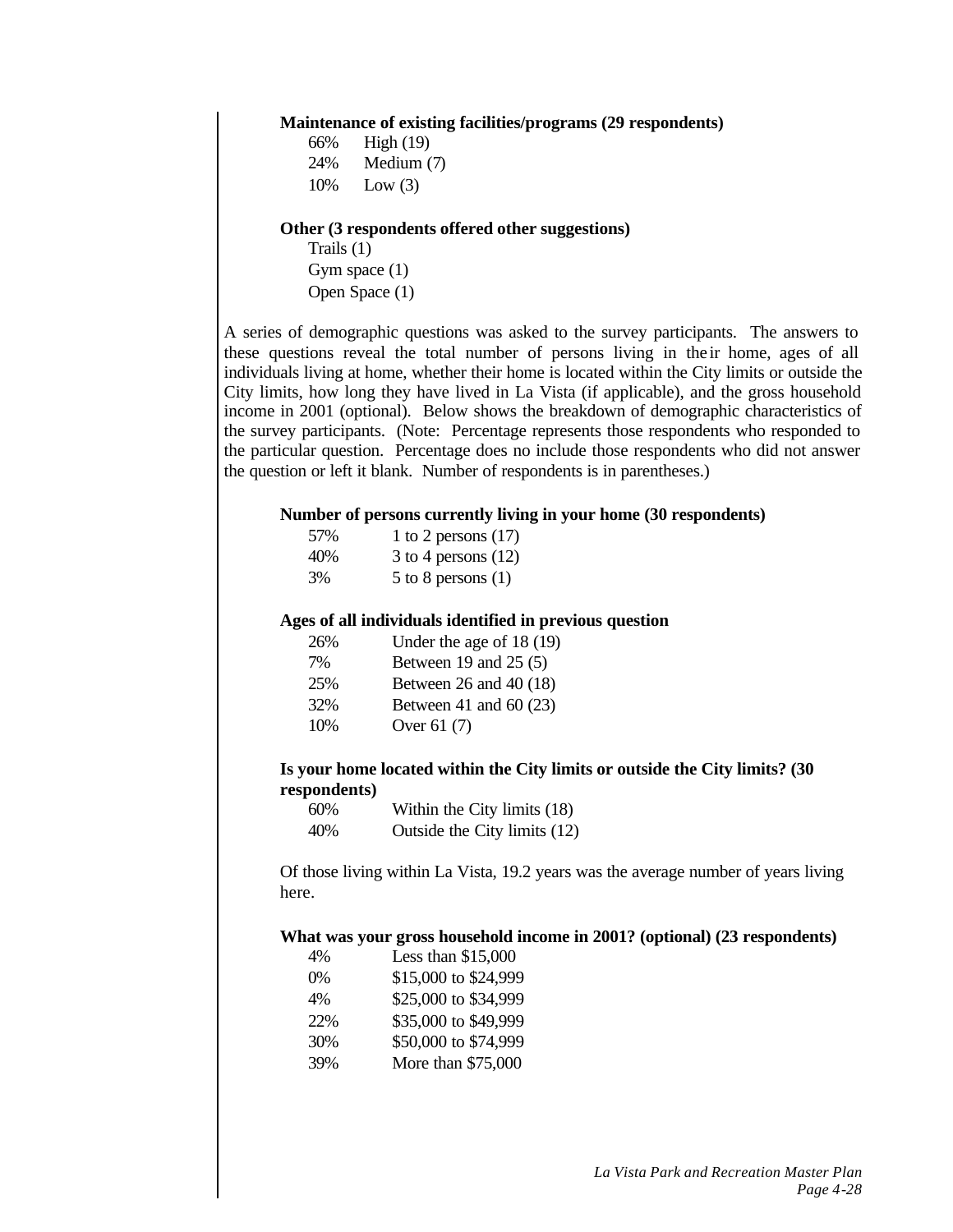Survey participants were also given an opportunity to list other comments or concerns regarding the La Vista park and recreation activities and programs. Comments and concerns are as follows:

- I feel that a degreed/full time position with a high level of experience is needed for the position of La Vista Park Superintendent is going to be needed.
- Need more funds allocated to maintaining golf course, pools, and parks.
- Additional space for programs
- I don't believe our City planners are considering enough green space and natural areas that would incorporate walking/biking trails. Additionally, I've been disappointed with the management of the indoor v-ball leagues. Nights available, not limiting size of leagues, fees increasing with no apparent benefit to teams, no standings provided. Would prefer coed leagues at time other than Sunday afternoon, Sunday evening or a weeknight. We need open space connecting neighborhoods. Use of existing creek ways, don't cover them as open space and nature areas.
- Concentrate on doing a better job with the existing programs/facilities. Management of programs/facilities needs to be upgraded. Extended hours of the full-time staff to 7:00 or 8:00 at night to help with question and problems. Better cooperation with school district and surrounding recreation programs.
- Need more community involvement in City on a whole, i.e. community advisory boards, youth volunteers
- New pool should be indoor. Need more open gym time. Fees for programs and activities should be comparable to surrounding communities.

# **Swimming Pool Survey**

According to survey results, a typical pool user is a female between 26 and 40 years old who lives in La Vista, uses the pool daily or four to six times a week, stays two to four hours or longer, and likes its location.

Reasons people like the pool include the good staff and operations, pool size, and pool depth. They like the pool and site amenities, including the volleyball courts and shady area, chairs, and ample parking available. They think it is a nice, safe place to come that is clean and well maintained and conveniently located in La Vista. The diving board is especially popular with youngsters. Some mentioned the admission cost as being reasonable and appreciate the swimming lessons and baby pool.

Things people would like to see changed about the pool include a bigger, deeper, pool with more activities such as a water slide, more diving boards, and more toys (fountains and jets) in the water. They would like to have a concession stand or vending machines available, as well as more shady areas and chairs. They would like to see improvements to the baby pool, bathhouse, and locker rooms. Some mentioned additional, year-round swimming facilities; a longer season; adult aerobics; and various site improvements.

All but five of the sixty people surveyed like the pool's location for reasons including its close proximity to their homes, and its convenient, central location. A few feel it is secluded and out-of-the-way, even though it is next to busy  $84<sup>th</sup>$  Street. The heavy traffic on  $84<sup>th</sup>$ Street that makes it difficult to get to the pool was cited as the reason three people didn't like the pool's location. Some people gave more than one reason for liking or disliking the pool's location. Two people did not answer the question.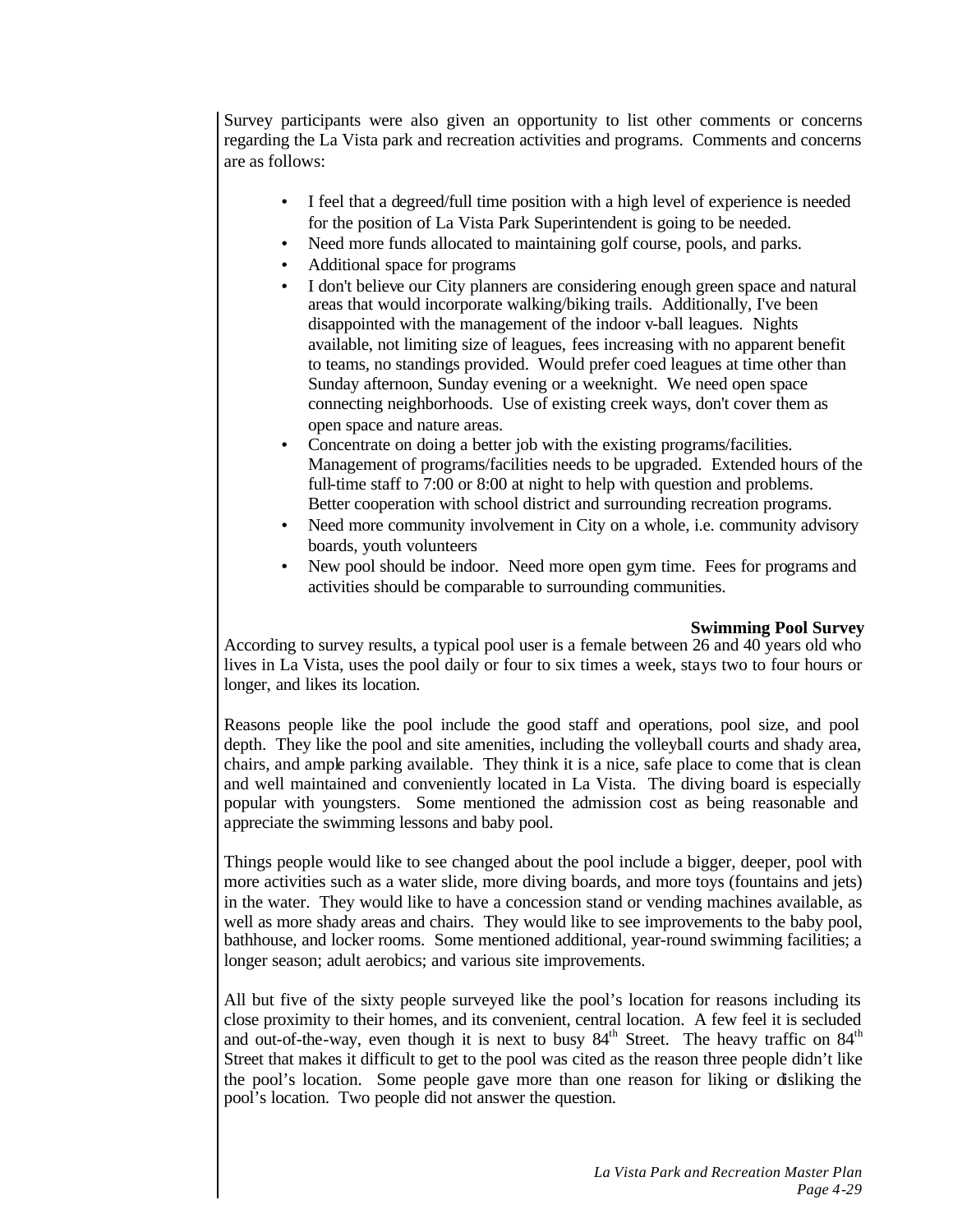The following is a summary of the Swimming Pool Survey responses. Along with the compiled responses, a blank survey can be found in *Appendix 4-J*.

| What is your age?                                                    |                        |                                            |    |                    |                   |                                                                          |                  |
|----------------------------------------------------------------------|------------------------|--------------------------------------------|----|--------------------|-------------------|--------------------------------------------------------------------------|------------------|
| Under 10:                                                            | 4                      | 16 to 18:                                  | 4  | 41 to 55:          | 6                 | 76 & up:                                                                 | $\boldsymbol{0}$ |
| 10 to 12:                                                            | 9                      | 19 to 25:                                  | 6  | 56 to 65:          | $\overline{2}$    | No answer:                                                               | $\Omega$         |
| 13 to 15:                                                            | 6                      | 26 to 40:                                  | 21 | 66 to 75:          | $\overline{2}$    |                                                                          |                  |
| Gender                                                               |                        |                                            |    |                    |                   |                                                                          |                  |
| Male: 24                                                             |                        | Female: 36                                 |    |                    |                   |                                                                          |                  |
| Do you live in La Vista? If not, what City or county do you live in? |                        |                                            |    |                    |                   |                                                                          |                  |
| La Vista:                                                            | 41                     | Papillion: 4                               |    | Fairview Heights:1 |                   | Ralston: 1                                                               |                  |
| Omaha:                                                               | 9                      | Bellevue:                                  | 3  | District 66:       |                   | 1                                                                        |                  |
| How often do you use the La Vista Municipal Pool?                    |                        |                                            |    |                    |                   |                                                                          |                  |
| Daily:                                                               |                        | 14                                         |    |                    |                   | Average of once a week:<br>8                                             |                  |
| 4-6 times a week:                                                    |                        | 13                                         |    |                    |                   | 1-5 times a season:<br>11                                                |                  |
| 1-3 times a week:                                                    |                        | 8                                          |    |                    |                   | 6-10 times a season:<br>6                                                |                  |
| How long do you usually stay at the pool?                            |                        |                                            |    |                    |                   |                                                                          |                  |
| More than 4 hours: 22                                                |                        |                                            |    | $2-4$ hours: 26    |                   | Less than 2 hours: 12                                                    |                  |
|                                                                      |                        |                                            |    |                    |                   | What are three things you like best about the La Vista Municipal Pool?   |                  |
| Good Staff and Operations:                                           |                        |                                            | 30 |                    | Diving Board:     |                                                                          | 16               |
| Pool Size and Depth:                                                 |                        |                                            | 26 |                    |                   | Location in La Vista:                                                    | 14               |
| Nice, Safe Place to Come:                                            |                        |                                            | 25 |                    |                   | <b>Admission Cost:</b>                                                   | 6                |
| Clean and Well-Maintained:                                           |                        |                                            | 24 |                    |                   | <b>Swimming Lessons:</b>                                                 | $\mathfrak{Z}$   |
| Pool and Site Amenities:                                             |                        |                                            | 21 |                    | <b>Baby Pool:</b> |                                                                          | $\overline{3}$   |
|                                                                      |                        |                                            |    |                    |                   | Please identify three things about the pool you think should be changed. |                  |
| Bigger, Deeper Pool:                                                 |                        |                                            | 29 |                    |                   | Additional Swimming Facilities: 6                                        |                  |
| More Water Activities:                                               |                        |                                            | 21 |                    |                   | Management and Operations:                                               | 6                |
| More Diving Boards:                                                  |                        |                                            | 19 |                    |                   | <b>Bath House Improvements:</b>                                          | 5                |
| Water Slide:                                                         |                        |                                            | 18 |                    | Longer Season:    |                                                                          | 5                |
| <b>Baby Pool Improvements:</b>                                       |                        |                                            | 8  |                    | More Chairs:      |                                                                          | 5                |
| Shade Areas:                                                         |                        |                                            | 12 |                    | Programs:         |                                                                          | $\overline{4}$   |
|                                                                      |                        | Facility and Site Improvements:            | 10 |                    |                   | Difficult Location:                                                      | 3                |
|                                                                      |                        | Concession Area/Vending Machines: 14       |    |                    |                   |                                                                          |                  |
| Do you like the location of the pool?                                |                        |                                            |    |                    |                   |                                                                          |                  |
| Yes: 55                                                              |                        | No: $3$                                    |    | No response: 2     |                   |                                                                          |                  |
|                                                                      | $Yes - Close$ to home: |                                            |    |                    | 28                |                                                                          |                  |
|                                                                      |                        | Yes – Convenient Location:                 |    |                    | 10                |                                                                          |                  |
|                                                                      |                        | Yes - Centrally Located in La Vista:       |    |                    | 6                 |                                                                          |                  |
|                                                                      |                        | Yes - Secluded Location:                   |    |                    | 6                 |                                                                          |                  |
| $Yes - Other:$                                                       |                        |                                            |    |                    | 5                 |                                                                          |                  |
|                                                                      |                        | No – Hard to get to from east of 84th St.: |    |                    | 3                 |                                                                          |                  |
| $No$ – Other:                                                        |                        |                                            |    |                    | $\overline{2}$    |                                                                          |                  |
|                                                                      |                        |                                            |    |                    |                   |                                                                          |                  |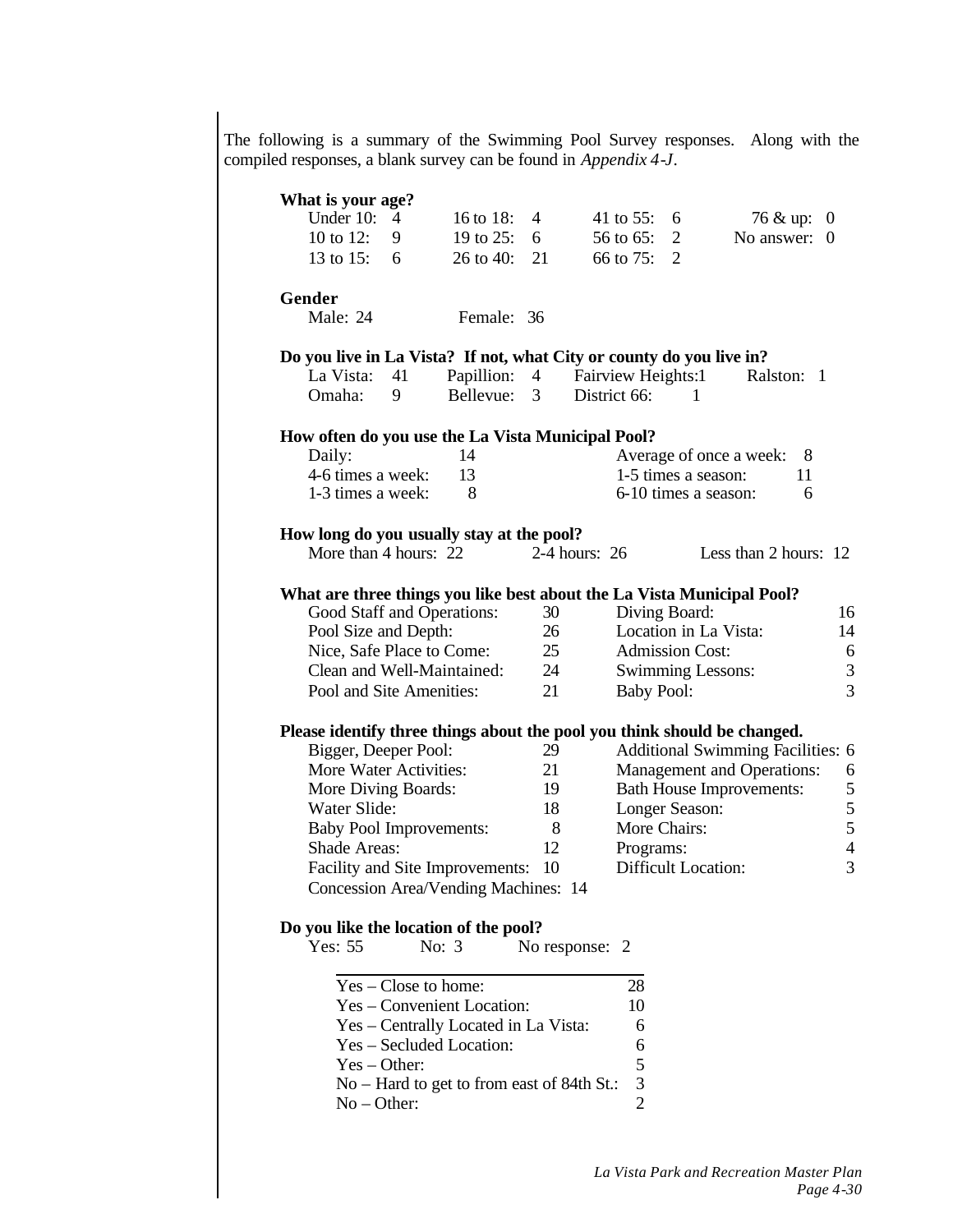# **STEERING COMMITTEE**

The Steering Committee was formed to help define and develop the *La Vista Park and Recreation Master Plan*. The roles of the Steering Committee included:

- Guiding the process and product on behalf of the community.
- Attending Steering Committee Workshops.
- Providing input and reaction to the inventory, needs assessment, policy issues, and plans.
- Assisting in policy issue review and policy recommendations.
- Providing support and representation at presentations to the Park and Recreation Advisory Board, City Council, and other public meetings.

The Steering Committee members included:

- Doug Kindig (City Council)
- Nancy Schultz (Park and Recreation Advisory Board)
- Brenda Sedlacek (Assistant City Administrator)
- David Potter (City Staff Community Planner)
- Joe Soucie (City Staff Public Works Director)
- Scott Stopak (City Staff Recreation Director)
- Brian Lukasiewicz (City Park Foreman)
- Greg Johnson (Citizens)

# **Workshops**

Numerous Steering Committee Workshops were held. The objectives at each workshop varied. During the first workshop, the Steering Committee identified goals, opportunities, issues, and stakeholders.

During the second workshop, the Steering Committee reviewed the results from the first workshop; discussed the surveys, demographic profile, and inventory forms; and took part in

the Focus Meeting activities. The Steering Committee identified the strengths and weaknesses of the existing park and recreation system and developed a proposed park and recreation plan. (See the Focus Meeting portion of this section for complete details.)

During the third and fourth workshops, the Steering Committee determined the Mission Statement and discussed policy statements and development. (See Section 5 in this report regarding policy development.)



*Steering Committee Workshop*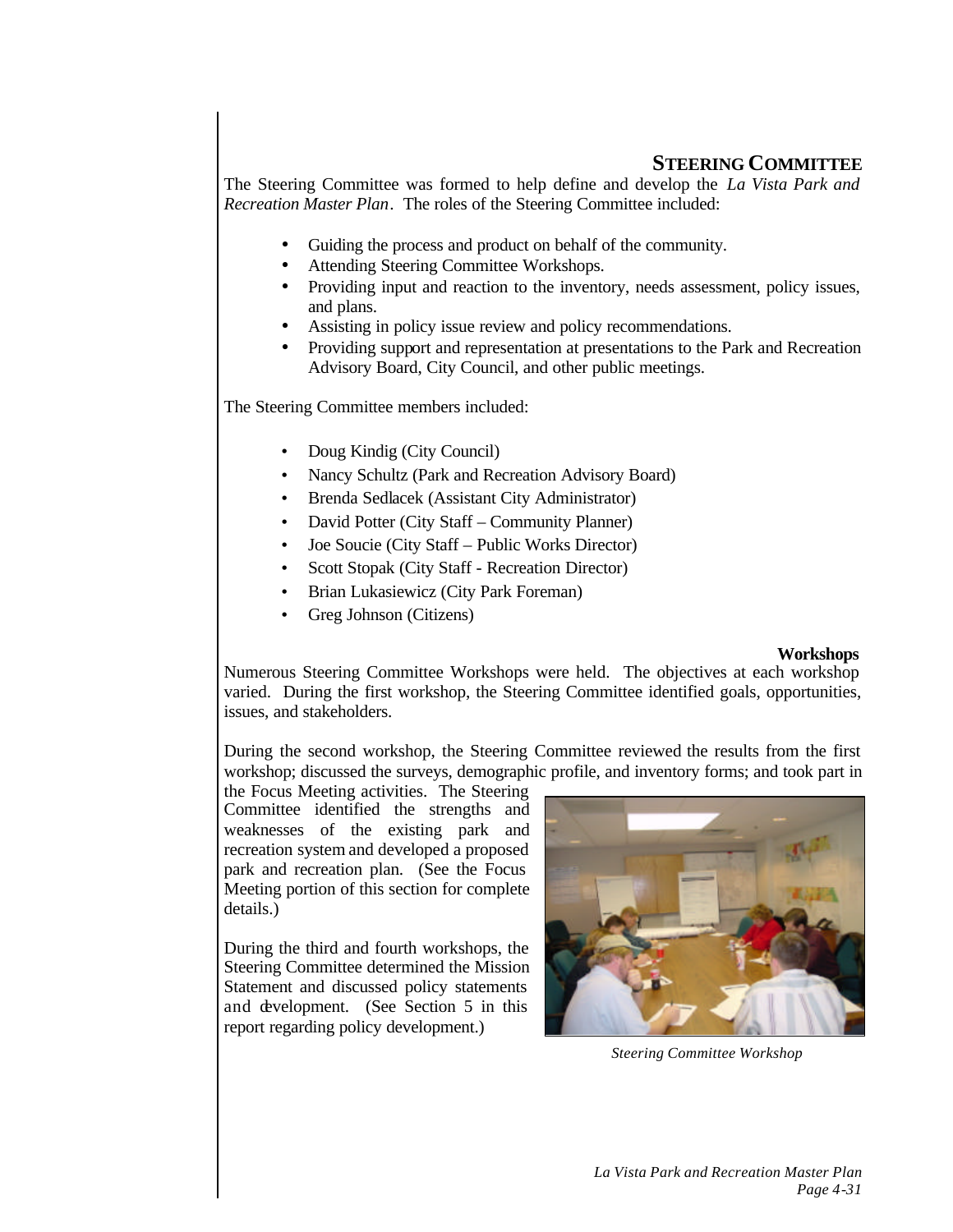During the fifth workshop, the Steering Committee discussed the outline for the draft report, specifically addressing the policy statements, park facilities analysis, Swimming Pool Survey, recreation facilities and programs, and the tree plan.

During the remaining workshops, the Steering Committee discussed the recommendations and action plan.

**Workshop Results**

The Steering Committee identified the goals, opportunities, issues, stakeholders, and mission statement for the *La Vista Park and Recreation Master Plan*.

**Goals.** The goals, as determined by the Steering Committee, are as follows:

### **Ensure adequate planning has taken place**

- Establish a plan that addresses the City's growth and provides general direction for the City to work towards
- Identify and recommend needs of newly annexed areas
- Provide framework for future staffing needs and programming needs
- Guidance in designating and utilizing open space within City and two-mile extraterritorial jurisdiction
- Fit park and recreation plan into Comprehensive Plan
- Designate land for green space and parks
- Acquiring land new park and recreation areas

# **Conduct thorough needs assessment and meet needs and wants of community**

- Conduct assessment of current practices, policies, programs, facilities, parks
- Develop an understanding of the community's current and future needs, wants, and expectations related to park and recreation - are they being met?
- Identify non-existent activities (skate parks, BMX tracks, Frisbee golf)
- Determine the need for new/additional facilities (sports complex, fields, pool, etc.)
- Identify new or better uses for "under utilized" areas La Vista currently has
- Set aside more green space for future sports complexes or just to be left open
- Identify how La Vista matches up and/or compares to surrounding communities
- Enhance, don't duplicate, efforts of surrounding communities

# **Provide desired facilities and amenities**

- Decide what type of pool will be needed (new, additional pool, water complex)
- Identify a Tree Plan that will reflect the needs outlined in the City code and Tree City USA (ensure proper selection, care, and possible grant monies)
- Develop a City-wide trail system (link various elements within the City, ETJ, NRD)
- Expansion of the current community center (possibly by building another facility to the west)
- Provide effective affordable recreational activity areas for the growing population of La Vista
- Improve our existing facilities making them the best they can be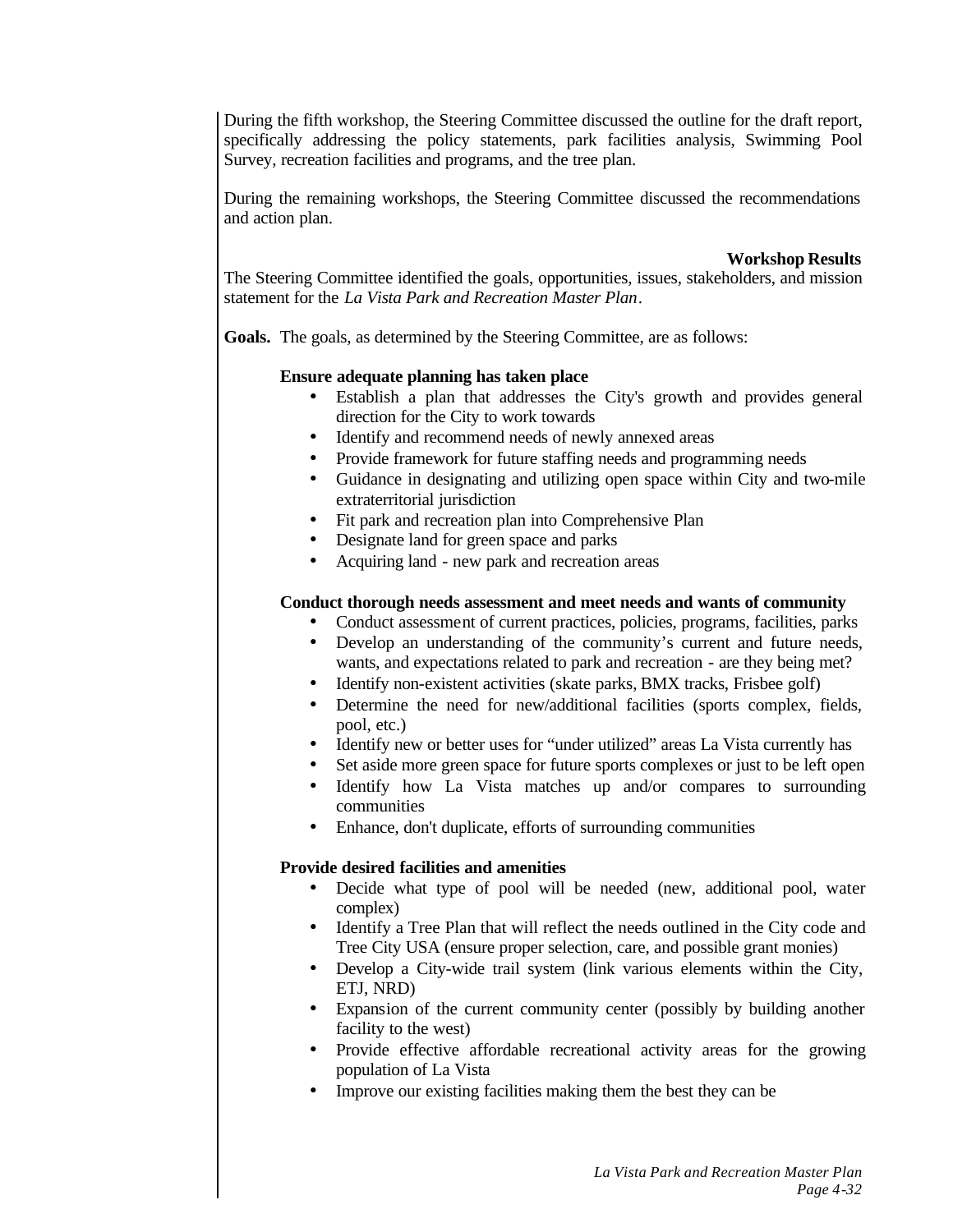# **Provide a park and recreation system that is supported by the City and community**

- Provide a useable and guiding document for City staff and City Council (Inform of current and future needs)
- Have community-wide support
- Identify community needs and expectations
- Take into account citizen concerns in developing and improving our facilities

# **Ensure funding needs and sources have been identified**

- Determine budget for future staffing
- Identify future financial commitments
- Identify funding opportunities
- Identify future capital improvements
- Recommend funding for new projects and/or rehabilitation of older parks and facilities

**Opportunities.** The opportunities, as determined by the Steering Committee, are as follows:

# **Involvement and support from the community**

- Enable the public to help shape new and existing park and recreation facilities
- Get more people interested and involved
- New people coming to town bring new ideas and new recreation needs
- Small town atmosphere in urban area citizens willing to work and help
- City and citizens have time and patience
- Growing/progressive community with civic backing for projects commitment and good leadership
- City staff, departments, and council work well together to achieve goals
- Cooperative effort with the county, other cities, and school district

# **Enhance the quality of life**

- Opportunity to establish a long-range plan to provide future direction
- Provide park facilities in every neighborhood
- City staff, departments, and council have high goals to do what is right
- Good things currently happening have leadership to keep progressing
- Grow in an orderly fashion concise with needs of the community
- Moving forward and open to new ideas not stagnant
- Unlimited growth creates new needs
- Family oriented community
- Facilities and points of interests are within walking distance (without using major streets)
- New pool facility (traditional or water park)
- Successful past and bright future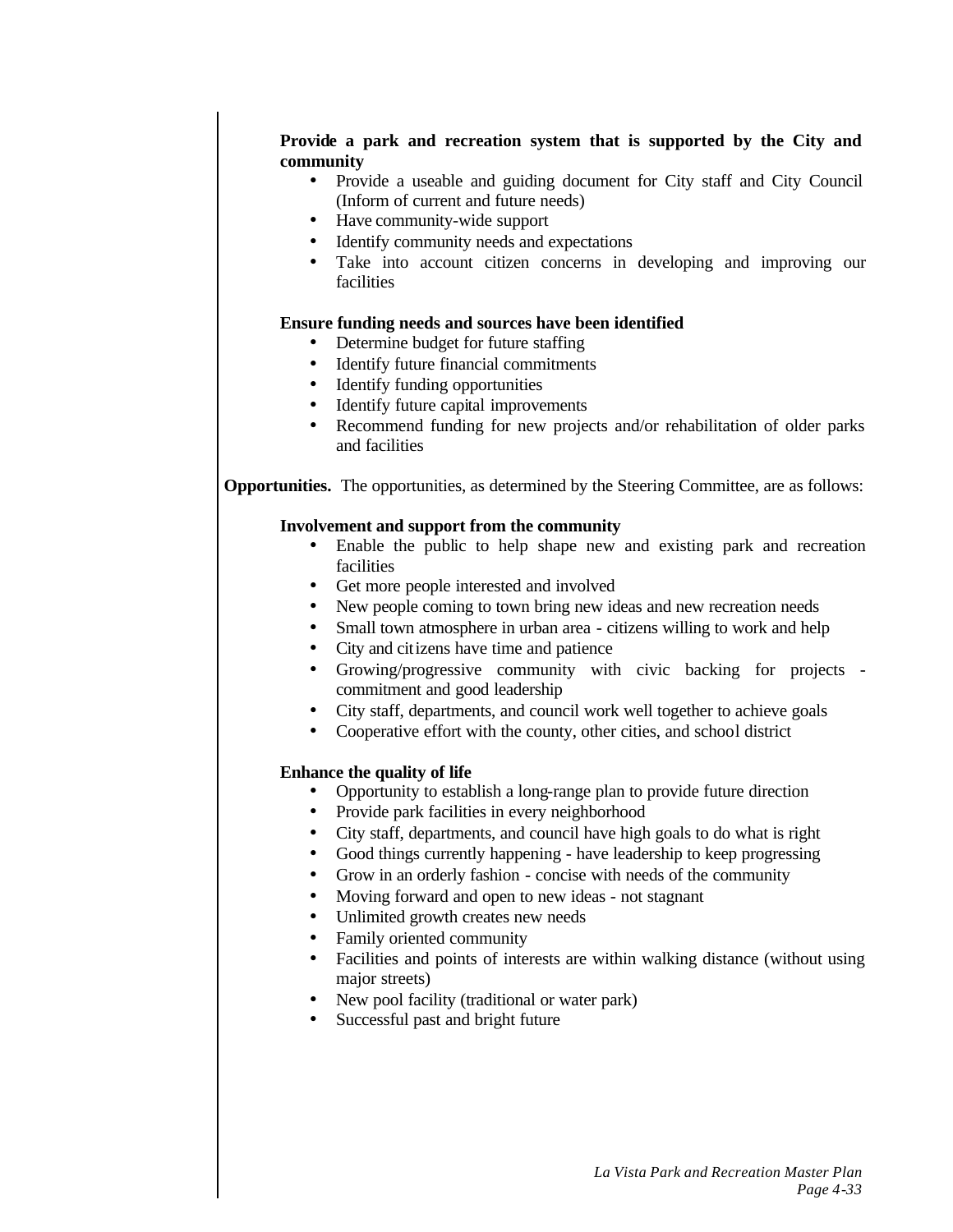### **Comprehensive park system and recreational opportunities**

- Plan that identifies where the City is at and what needs to be done for years in the future
- Creating new park facilities
- Being able to approve developments, which can assist in building parks
- Linear corporate limits provide unique opportunities (trail potential)
- Quality of current facilities
- Programs for all ages (pre-school through senior citizens)
- Recreational complex development of regional components
- Areas available (open space in ETJ, sod farm, Papio Creek)
- Proximity to surrounding communities

### **Financial assistance and funding opportunities**

- Large corporations are potential funding sources
- People willing to pay if properly planned
- Expanding population and future income tax base
- Keno-Revenue

**Issues.** The issues, as determined by the Steering Committee, are as follows:

### **Community involvement, support, and approval**

- Cooperation between citizens, City staff, other communities, school districts, YMCA, and athletic associations
- Dealing with differing public opinions and perceptions
- Public participation getting people interested, involved, and supporting the project
- Satisfying citizens
- Realizing we can't please all the people all the time
- Getting "buy-in" from City officials, citizens, and developers (may be challenging, but this is not insurmountable)
- Determining what is needed and/or wanted (trails, pool, etc.)
- Determining special interest needs (skate park, pool, indoor pool, sports fields, etc.)

# **Developing a comprehensive park and recreation plan**

- Developing a tree plan
	- Trail development and link to existing trails
	- Matching parks growth with City growth
- Utilization of current and future facilities
- "Adopt-a-park" program
- Needs assessment creating, sustaining and/or improving needed park and recreational facilities and programs
- Connecting the two sides of the interstate
- Go beyond just maintenance issues be able to make additional improvements
- Existing La Vista vs. New (West) La Vista growth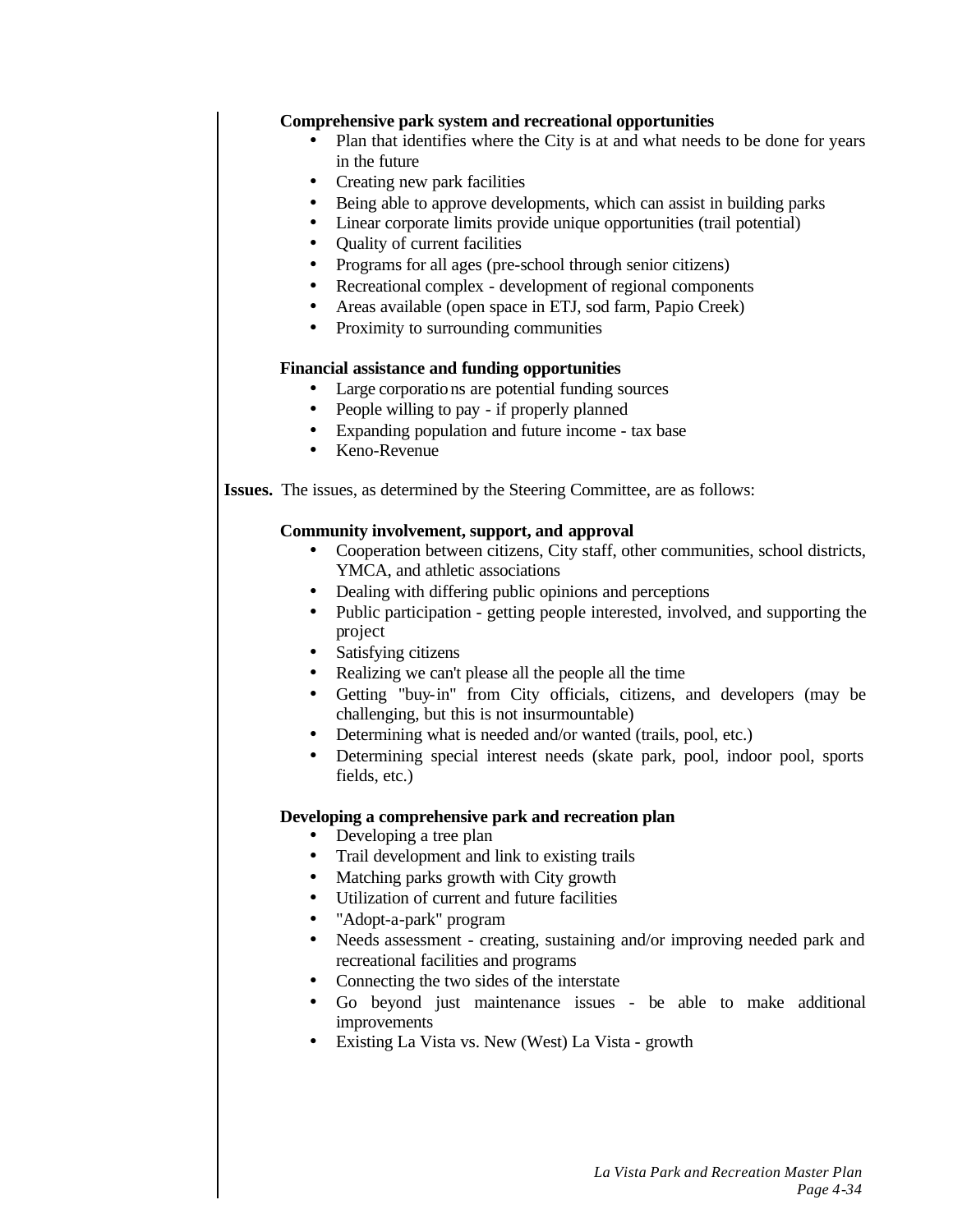# **Addressing project development issues - Planning for current and future needs**

- Accurately accessing westward expansion and annexation developments
- Addressing needs in ETJ and future growth area
- Fast rate of growth
- Expanding staff needs
- Growth and development patterns industry vs. residents vs. parks
- Linear corporate limits and development
- Population current vs. future
- Do we build facilities or parks with ideas of serving non-residents?
- Recreational opportunities to adjacent communities joint facilities

# **Financing and funding the project**

- Funding of projects
- Money sources
- Acquisition of land
- Prioritizing projects according to needs and wants
- Match staffing needs with improvements
- Staff can just keep up now- would like to do more

**Stakeholders.** The stakeholders, as determined by the Steering Committee, are as follows:

# **Government officials and agencies**

- Mayor
- City Council
- City Administrator
- City Attorney
- City Engineer (Acting Engineer)
- City Staff (Parks, Recreation, Public Works, Utilities, Planning)
- Department Heads
- Park and Recreation Advisory Board
- Planning Commission
- School Board/District
- School Groups (athletics, P.E. groups, classroom field trips)
- County Board
- Surrounding Cities and Counties (Officials and Boards)
- NRD

# **Recreation and athletic groups and organizations**

- BMX Riders
- Football Club
- Frisbee Golf Players
- Hobby Clubs (Model Airplane Groups)
- Skate Boarders
- Soccer Club/Players
- Softball Players
- Wrestling Club
- Athletic Association